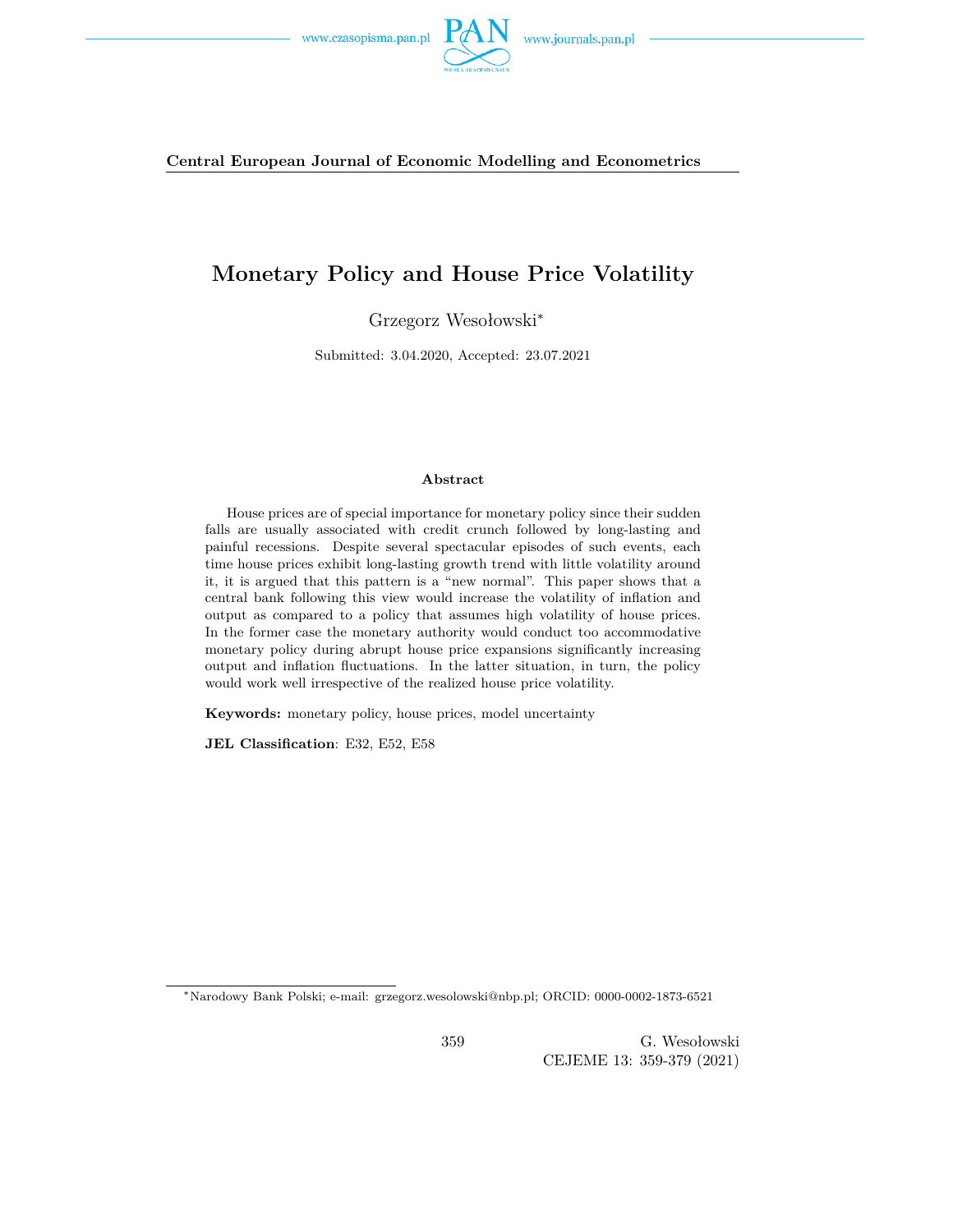

www.journals.pan.pl

Grzegorz Wesołowski

# **1 Introduction**

House prices are of special importance for monetary policy since their reversals are usually associated with credit crunch followed by long-lasting and painful recessions. Therefore, many papers have investigated the optimal response of monetary policy to asset prices (see Cecchetti, 2008; Gilchrist and Leahy, 2002; Borio and Lowe, 2002; Bernanke and Gertler, 2001) and central bankers seem to have reached the consensus that housing market indicators are important in assessing economic imbalances (see Yellen, 2014; Zhu, 2014). At the same time house price dynamics stands out from other assets as it has more momentum and exhibits long-run reversal (Piazzesi and Schneider, 2016). Despite the progress in understanding interactions between asset markets and the real economy as well as common knowledge about several spectacular episodes of house price collapses, often when they follow closely a local trend, some agents argue that this pattern is a long-lasting one. For instance, Federal Deposit Insurance Corporation in its report in 2005 claimed that house price burst is likely to be avoided (see e.g. report "U.S. Home Prices: Does Bust Always Follow Boom?" available at: <https://www.fdic.gov/bank/analytical/fyi/021005fyi.pdf>). To illustrate why such opinions might have emerged, the left panel of Figure [1](#page-1-0) presents house prices (in natural logarithms) in the United States in last 50 years against several linear trends. Even though one can ex-post identify a long-run growth trend, it is clear that there were also some local tendencies that were very different from it. While assessing developments in house prices in the real time some observers might have perceived those local trends with little volatility around them to be the "new normal".

#### Figure 1: Trends in house prices and deviations from them

<span id="page-1-0"></span>

Left plot presents data on home prices obtained from Fred (S&P/Case-Shiller 20-City Composite Home Price Index), its linear trend and deviations from the trend. Right plot presents median residuals from Bayesian time-varying-parameter univariate model of house price deviations from the trend. Shaded area depicts 95% confidence interval.

G. Wesołowski CEJEME 13: 359-379 (2021)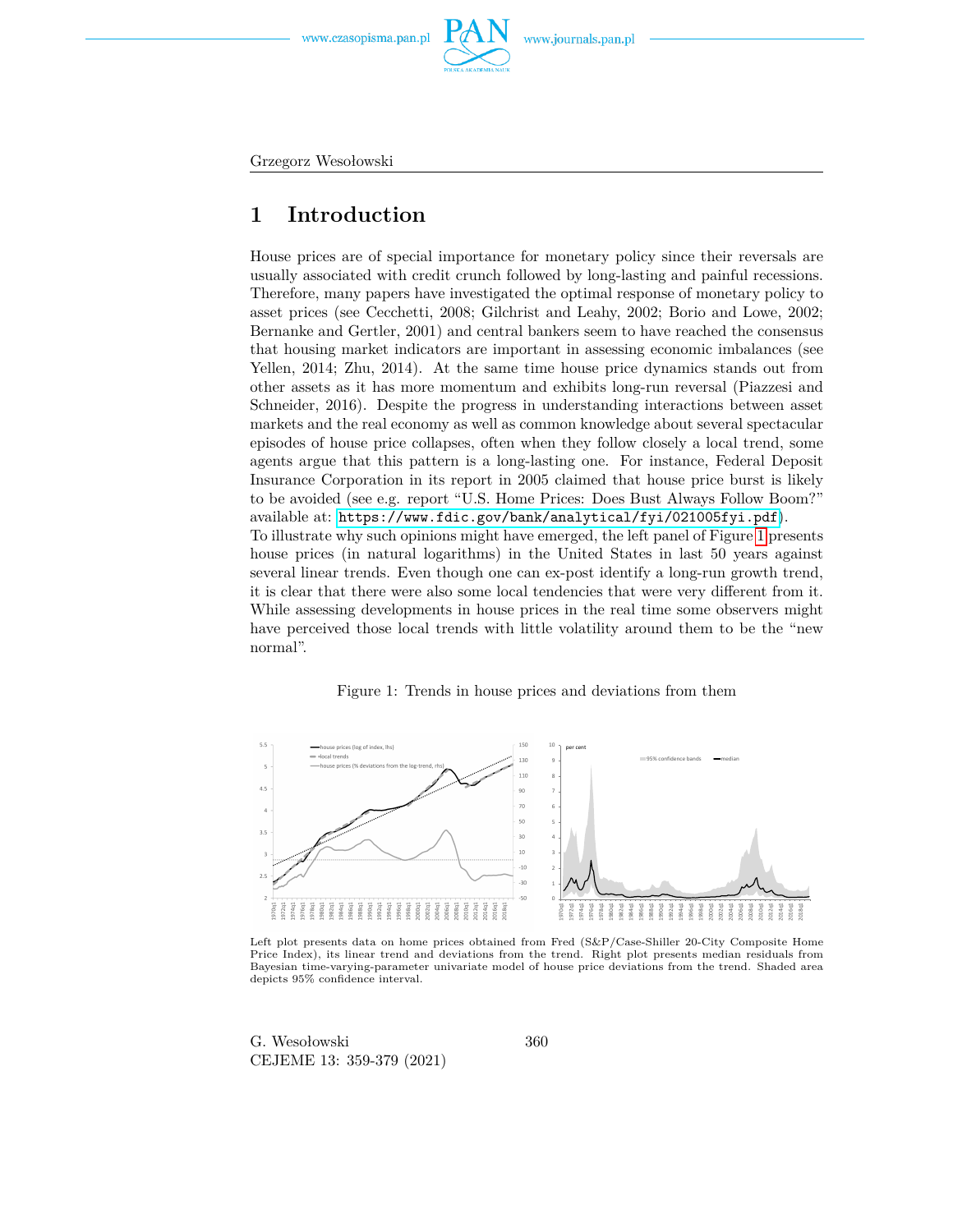

Monetary Policy and *. . .*

In order to formalize the motivation, let me account for time-varying volatility and trends in house prices estimating a simple time-varying parameter autoregressive model.Computations are conducted in BEAR toolbox (Dieppe et al., 2016). Periods of stable growth around the time-varying trends are reflected in low volatility of residuals (housing shocks), as the right panel of Figure [1](#page-1-0) presents. They dominated in 1980s, 1990s and the first half of 2000s. Thus, during these long periods of time agents might have believed that house prices followed trend closely and housing shock volatility was low. On the other hand, just after collapses in house prices as in 1970s or in 2008 they might have perceived the volatility of housing shock to be large.

The evidence of local trends and time-varying housing shock volatility together with the importance of house prices for business cycle dynamics and the optimal monetary policy motivate this paper. It assumes that the central bank impacts only cyclical component of the house prices defined as the house price gap, i.e. the difference between observed prices and the long-run trend (as it is the case for other variables such as output gap), it asks what the monetary policy should assume about housing shock volatility. To the best of my knowledge this is the first paper to analyze the optimal monetary policy under two assumptions about housing shock volatility.

Clearly, there are other factors that impact house prices apart from its past values and residuals. Therefore, to address the research question the paper builds on the cornerstone macroeconomic model with housing market from a seminal paper by Iacoviello (2005). In particular, in this model I analyze two extreme assumptions about the volatility of housing shock. On the one hand the modeling framework follows the original contribution of Iacoviello (2005) in which the housing shock drives house price gap substantially from the steady state. On the other hand, I investigate the same framework without the housing shock implying that house price gap fluctuates moderately around the steady state driven by remaining shocks. This reflects the argument that the low volatility of prices around the trend is a new normal. I find the optimal policy rules both in the model with the housing shock and in its counterpart when the shock is absent. Then, I compare the effectiveness of these rules in each model by looking at the loss function value of the "correct" (optimal in this model) and "incorrect" (optimal in the other model) policy rules in both cases treating a difference between them as a cost of the incorrect assumption on house price volatility.

The main result of the paper (and its value added) is to show that the central bank should follow the policy rule optimized in the model with the housing shock. It should not be tempted to conjecture no housing shock (and thus the low volatility of house price gap) since in this case it would conduct too loose monetary policy that would result in increasing output and inflation fluctuations if the housing shock hits the economy (and the volatility of house prices turns out to be large). In the opposite case, i.e. being wrong in assuming the presence of housing shock, the costs of making the incorrect assumption will be relatively small.

As the key issue in the paper could be seen as the measurement of the house price gap,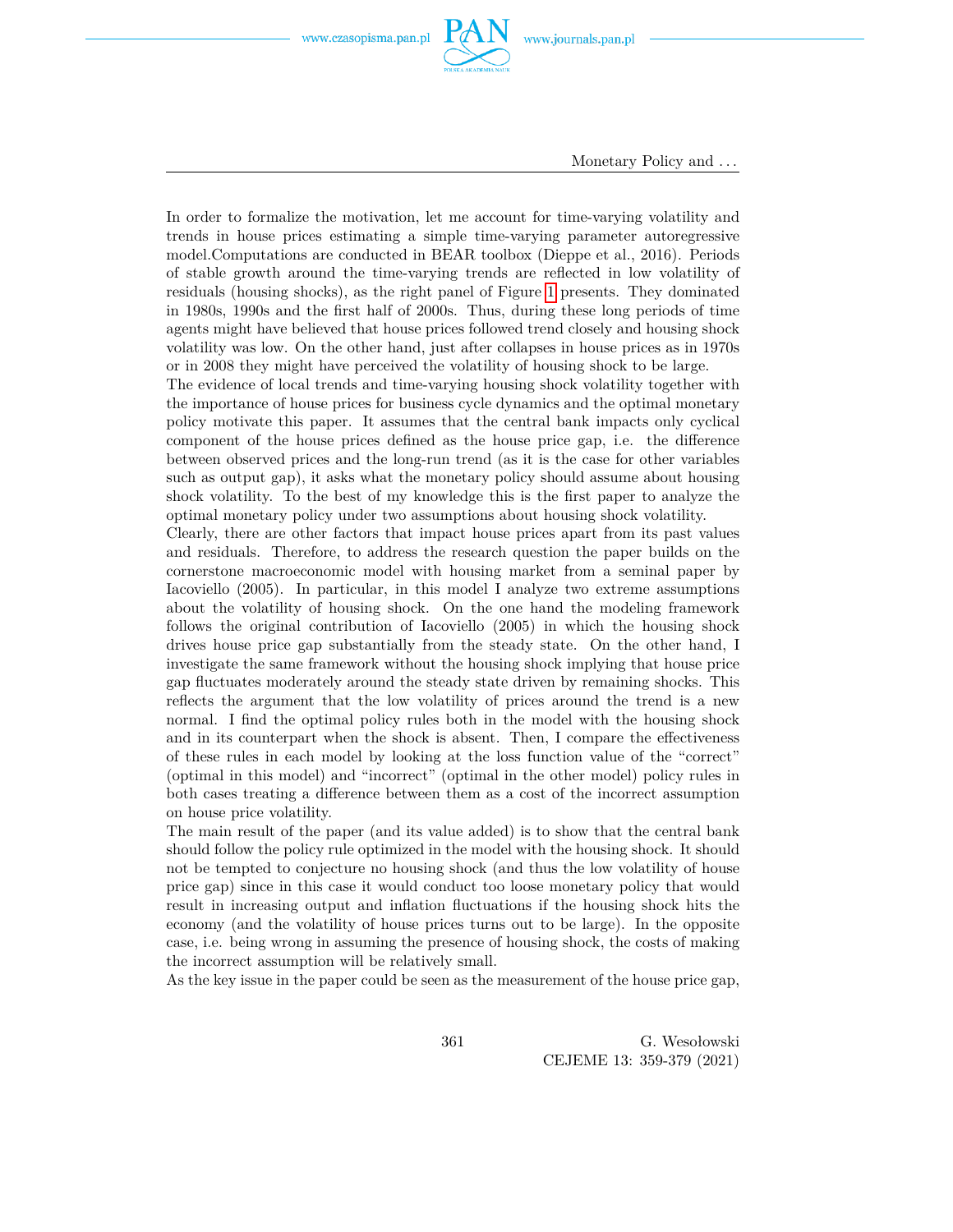

Grzegorz Wesołowski

it relates to articles investigating the performance of policy rules in macroeconomic models amidst uncertainty concerning measurement of other variables. This strand of literature was surveyed by Taylor and Williams (2010), thus here I present only most relevant positions. In particular, the uncertainty surrounding output gap has been investigated in a number of studies which were looking into its impact on Taylor rule coefficients and optimal monetary policy design. Billi (2020) shows that, given output gap uncertainty the monetary should focus either on stabilizing inflation (in the absence of the zero lower bound; ZLB) or nominal GDP (under ZLB). Similarly, output gap uncertainty led Rudebusch (2002) to advise nominal GDP targeting. McCallum (2001) argues that potential error resulting from using the wrong measure of output gap (more precisely, he assumes that the correct is McCallum-Nelson measure whereas the central bank assumes the measure based on linear detrending) leads to high volatility of inflation and output that supports the view that it is undesirable to respond strongly to the output gap. Orphanides et al. (2000) find that the current estimates of historical output gap and the real time estimates show significant differences in the United States in 1966Q1 – 1994Q4 with mean error equal to 3.2 p.p. (underestimation of real-time output gaps) and root mean squared error equal to 4.2 p.p.

Rudebusch (2001) attempts to match the historical policy rule with the optimal rule by incorporating uncertainty into the latter and by examining plausible variations in the policymaker's model and preferences. Smets (2002) finds that output gap uncertainty reduces the response of the Taylor rule to the current estimated output gap relative to the current inflation. It may partially explain why the estimated coefficients in the Taylor rule are usually lower than those obtained from optimal control exercises. In case of interest rates, Edge et al. (2010) found that its natural level is an important source of uncertainty, while regarding exchange rate Leitemo and Soderstrom (2005) showed that the Taylor rule may suffice to stabilize a small open economy in which there is uncertainty about deviations from uncovered interest parity. This paper adds to existing literature by analyzing the impact of uncertainty concerning house price gap on the performance of the optimal monetary policy.

The rest of the paper is structured as follows. Section [2](#page-3-0) briefly presents the model and Section [3](#page-7-0) describes calibration and optimization of the policy rule. Results are presented in Section [4,](#page-12-0) whereas Section [5](#page-17-0) concludes.

## <span id="page-3-0"></span>**2 The model**

In simulations I apply a medium-scale dynamic stochastic general equilibrium model with a housing sector building on the seminal paper by Iacoviello (2005). This is a relatively simple framework that entails a financial friction relevant for research question of this paper, i.e. collateral constraint. It constitutes the cornerstone of more complex models that analyze the interactions between house prices and macroeconomic variables. Thanks to its simplicity and impact on literature, this

G. Wesołowski CEJEME 13: 359-379 (2021)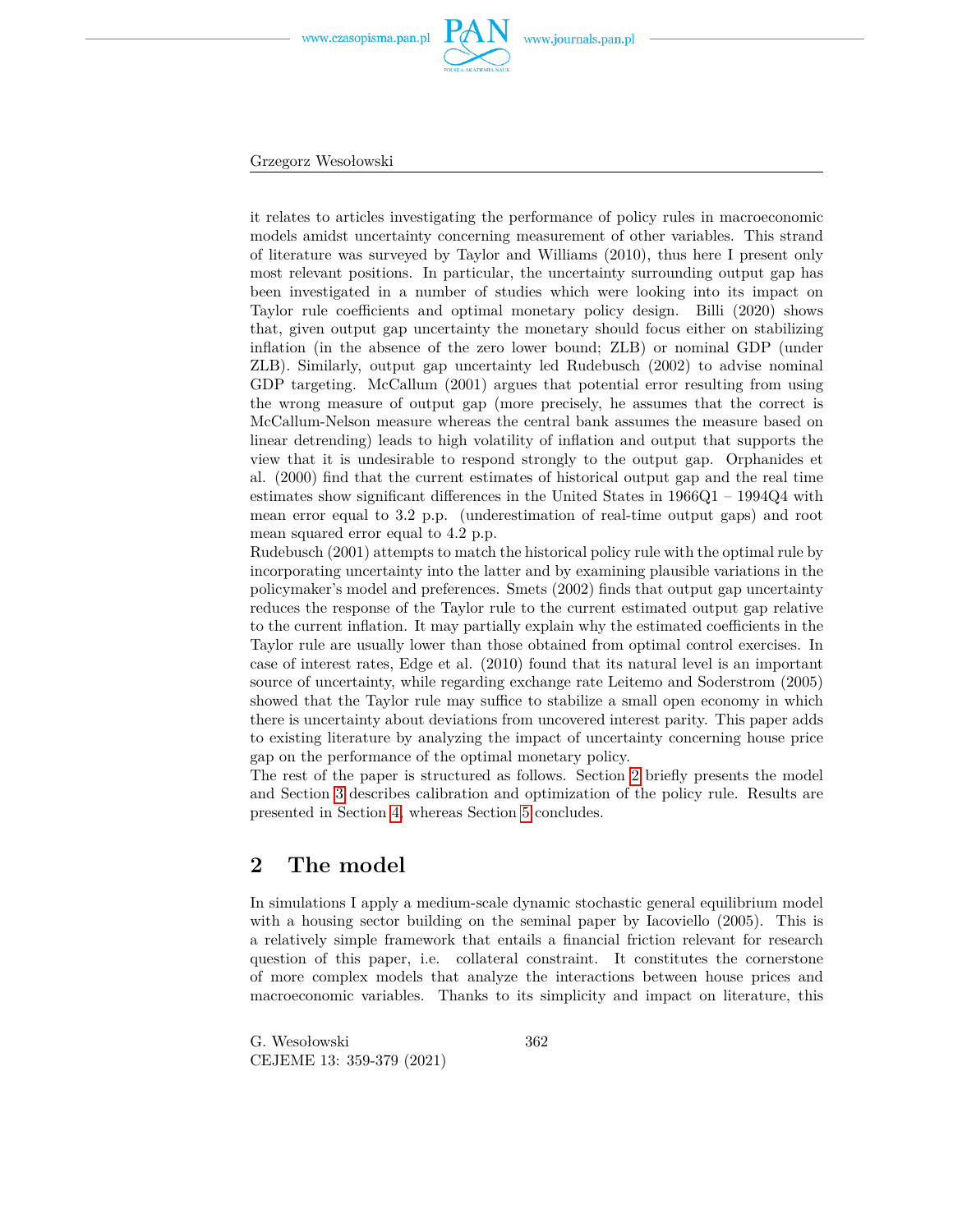

Monetary Policy and *. . .*

set-up provides a good environment to analyze and better understand the interaction between the optimal monetary policy, housing shock and house price volatility, that is at the heart of this paper.

The economy is populated by patient and impatient households as well as by entrepreneurs. Housing serves as a collateral for credit constrained households and entrepreneurs. This specification ensures a link between lending and house prices in the economy as well as a role of housing in the production process. There are also retailers that give rise to nominal stickiness and the central bank that follows the standard Taylor rule. Households purchase consumption goods and housing as well as provide labor input. Entrepreneurs spend on consumption goods and produce intermediate goods using technology, labor, capital, and housing. Their output is differentiated at no cost and sold to aggregators by retailers who act in a monopolistically competitive market with time-dependent sticky prices. Aggregators combine differentiated intermediary goods into one final good.

The model was originally estimated with four time series for the US: GDP, inflation, house prices and interest rates. There are also four shocks in the model: technology, mark-up, housing preferences and interest rate. They represent the minimum set of disturbances necessary to estimate this framework as they may be described as respectively real, nominal, policy and asset price disturbances. The model is loglinearized around the steady state. The following subsections briefly introduce main agents and their economic problems.

#### **2.1 Patient households**

Patient households discount future with the factor  $\beta'$ , calibrated so that they save in the equilibrium. The representative patient household maximizes lifetime utility:

$$
E_0 \sum_{t=0}^{\infty} (\beta')^t \left[ \ln c_t' + j_t \ln h_t' + \chi \ln \frac{M_t'}{P_t} - \frac{l_t'}{\eta} \right],
$$
 (1)

where  $\chi$  describes the weight on real money balance in the utility function and  $\eta$ labor supply aversion. Households decide on consumption  $c'_{t}$ , housing  $h'_{t}$  (that has a real price equal to  $q_t$ ), real money balance  $M'_t/P_t$  (with  $M'_t$  denoting nominal money holdings and  $P_t$  final goods price), and labor supply  $l'_t$  (receiving real wage  $w'_t$ ). Furthermore, they can borrow  $b<sub>t</sub><sup>'</sup>$  at a nominal interest rate  $R<sub>t</sub>$ . Patient households face the housing preference disturbance  $j_t$ , that follows an AR(1) process and is subject to a housing shock. They own retail firms and receive a stream of (nominal) dividends  $\Pi'_{t}$  (it is assumed that only patient households own firms). They may also get (nominal) lump-sum transfers  $T_t^{\prime}$  from the government. As a result, they are restricted by the following budget constraint (in real terms):

$$
c'_{t} + q_{t}(h'_{t} - h'_{t-1}) + \frac{R_{t-1}}{\pi_{t}}b'_{t-1} + \frac{M'_{t} - M'_{t-1}}{P_{t}} = b'_{t} + l'_{t}w'_{t} + \frac{\Pi'_{t}}{P_{t}} + \frac{T'_{t}}{P_{t}},
$$
 (2)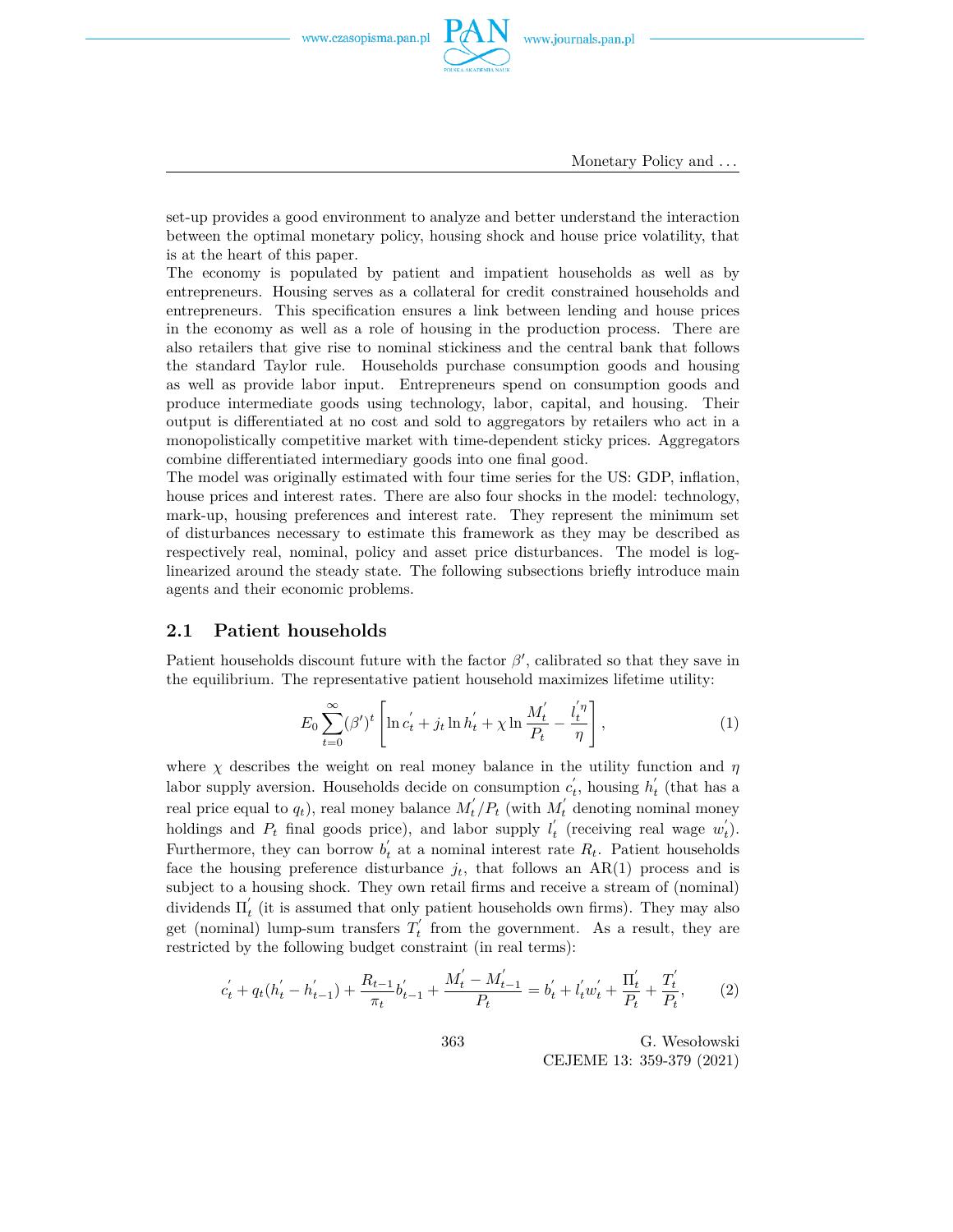

www.journals.pan.pl



where  $\pi_t = P_t/P_{t-1}$  denotes gross inflation rate in period t. Note that variables with prime  $(')$  refer to patient households, the variables with double-prime  $('')$ – to impatient households, while variables without any of these notations – to entrepreneurs. Capital letters are used for nominal variables.

### **2.2 Impatient households**

Impatient households borrow using housing as collateral. Their discount factor is lower than that of their patient peers,  $\beta'' < \beta'$ , so that the collateral constraint is binding (without this assumption they could accumulate enough wealth to become self-financed and make collateral constraint non-binding). The representative impatient household maximizes:

$$
E_0 \sum_{t=0}^{\infty} \beta''^t \left[ \ln c_t'' + j_t \ln h_t'' + \chi \ln \frac{M_t''}{P_t} - \frac{l_t'' \eta}{\eta} \right]
$$
 (3)

subject to the flow of funds:

$$
c_t'' + q_t(h_t'' - h_{t-1}'') + \frac{R_{t-1}}{\pi_t}b_{t-1}'' + \frac{M_t'' - M_{t-1}''}{P_t} = b_t'' + l_t''w_t'' + \frac{T_t''}{P_t}
$$
(4)

and the borrowing constraint:

<span id="page-5-0"></span>
$$
b_t'' \le m'' E_t(q_{t+1} h_t'' \pi_{t+1}/R_t), \tag{5}
$$

where  $m^{''}$  is a parameter denoting loan-to-value ratio for impatient households. Since the model is calibrated so that impatient households always hit the constraint, inequality [5](#page-5-0) becomes equality.

### **2.3 Entrepreneurs**

Entrepreneurs run production firms. They maximize utility from consumption choosing its level as well as capital, housing, and labor that are used in a production process:

$$
E_0 \sum_{t=0}^{\infty} \beta^t \ln c_t.
$$
 (6)

The production function is given by:

$$
y_t^w = a_t k_{t-1}^\mu h_{t-1}^\nu l_t^{'\alpha(1-\mu-\nu)} l_t^{''(1-\alpha)(1-\mu-\nu)},\tag{7}
$$

where  $y_t^w$  denotes output,  $a_t$  measures productivity and follows an  $AR(1)$  process subject to a productivity shock,  $k_t$  denotes capital that depreciates at rate  $\delta$  and is created at the end of period t, while  $\alpha$  measures the wage share of patient

G. Wesołowski CEJEME 13: 359-379 (2021)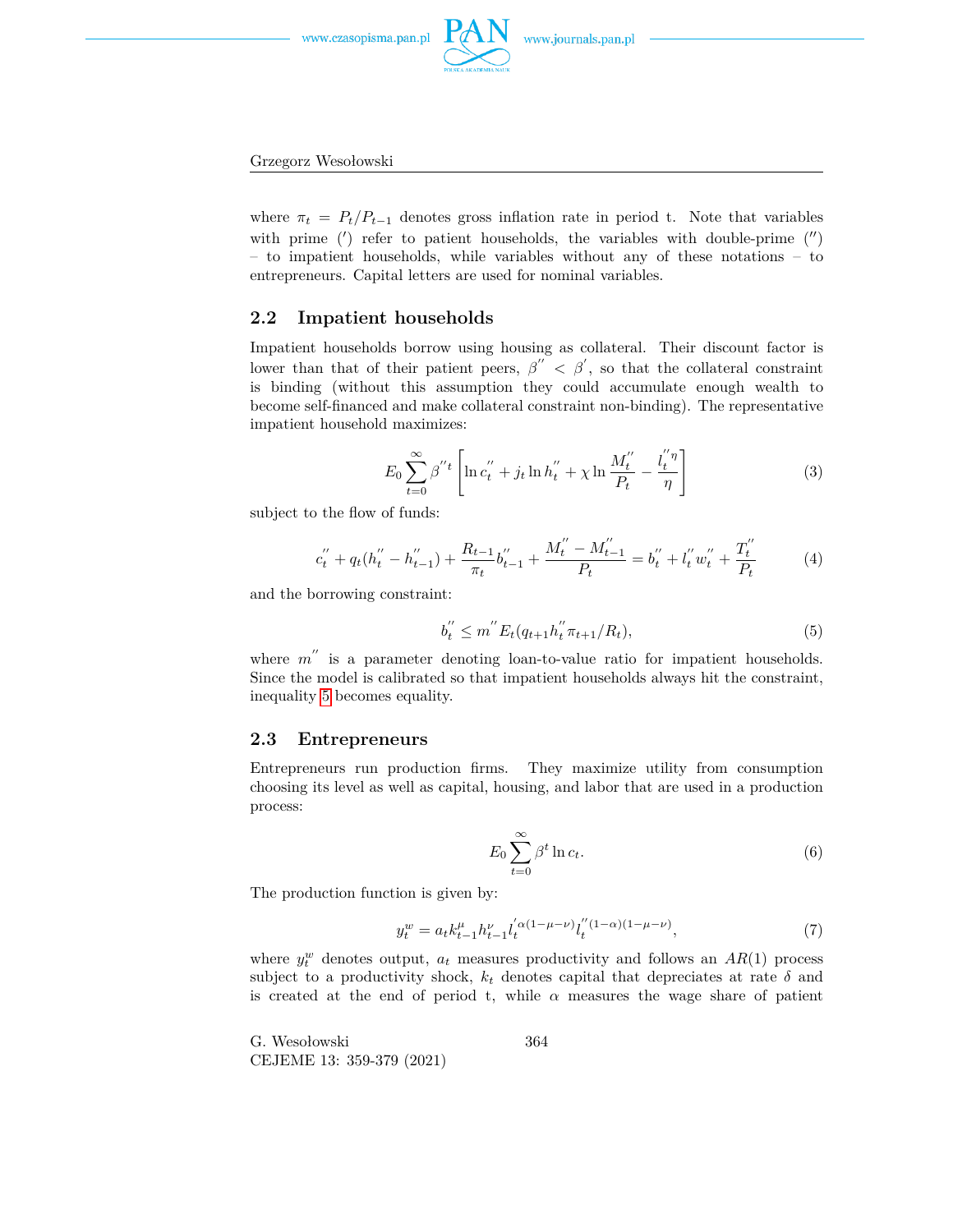

households. Parameters  $\mu$  and  $\nu$  are the shares of respectively capital and housing in the production. Capital is subject to quadratic adjustment costs. Furthermore, entrepreneurs are constrained by the flow of funds:

$$
\frac{y_t}{X_t} + b_t = c_t + q_t(h_t - h_{t-1}) + \frac{R_{t-1}b_{t-1}}{\pi_t} + w'_t l'_t + w''_t l''_t + i_t + \zeta_{K,t},
$$
 (8)

where  $X_t = P_t/P_t^w$  is a markup of final over intermediate goods with  $P_t^w$  being a price charged by entrepreneurs and *i<sup>t</sup>* stands for investments. Adjustment costs for installing capital are given by  $\zeta_{K,t} = \psi \left( \frac{i_t}{t} \right)$  $\frac{i_t}{k_{t-1}} - \delta$  *f*  $\frac{k_{t-1}}{2\delta}$  $\frac{i-1}{2\delta}$ , while capital evolves according to  $k_t = (1 - \delta) k_{t-1} + i_t$ . Parameters  $\psi$  and  $\delta$  drive the pace of capital adjustment and depreciation. Mark-up is subject to an AR(1) process driven by a mark-up shock. Similarly to impatient households, entrepreneurs also face the collateral constraint and their discount factor is lower than that of patient households  $(\beta < \beta')$ :

$$
b_t \le m E_t(q_{t+1}h_t \pi_{t+1}/R_t). \tag{9}
$$

*.*

### **2.4 Retailers and aggregators**

Final goods,  $y_t^f$ , that are consumed and invested, are assembled by perfectly competitive aggregators who buy goods  $y_t(z)$  at price  $P_t(z)$  from retailers. Aggregators maximize profits

$$
P_t y_t^f - \int P_t(z) y_t(z) dz
$$

subject to the Dixit-Stiglitz aggregating function characterized by the parameter  $\epsilon$ :

$$
y_t^f = \left(\int y_t(z)^{(\epsilon - 1)/\epsilon} dz\right)^{\epsilon/(\epsilon - 1)}
$$

The solution provides the demand function for retailers:

$$
y_t(z) = \left(\frac{P_t(z)}{P_t}\right)^{-\epsilon} y_t^f.
$$

There is a continuum of retailers  $z \in [0,1]$  who purchase from entrepreneurs homogeneous intermediate goods  $y_t^w$  at the price  $P_t^w$  in a competitive market. Retailers, in turn, mark these goods at no cost and sell them as  $y_t(z)$  at the price  $P_t(z)$  to aggregators. Each retailer chooses his price subject to the demand curve considering the Calvo probability of being able to change the price that equals  $1 - \theta$ . Thus, retailers solve:

$$
\max_{P_t^{new}(z), \{y_{t+j}(z)\}_{j=0}^{\infty}} E_t \sum_{j=0}^{\infty} (\theta)^j \Lambda_{t+j} \left( \frac{P_t^{new}(z)}{P_{t+j}} - \frac{P_{t+j}^w}{P_{t+j}} \right) y_{t+j}(z),
$$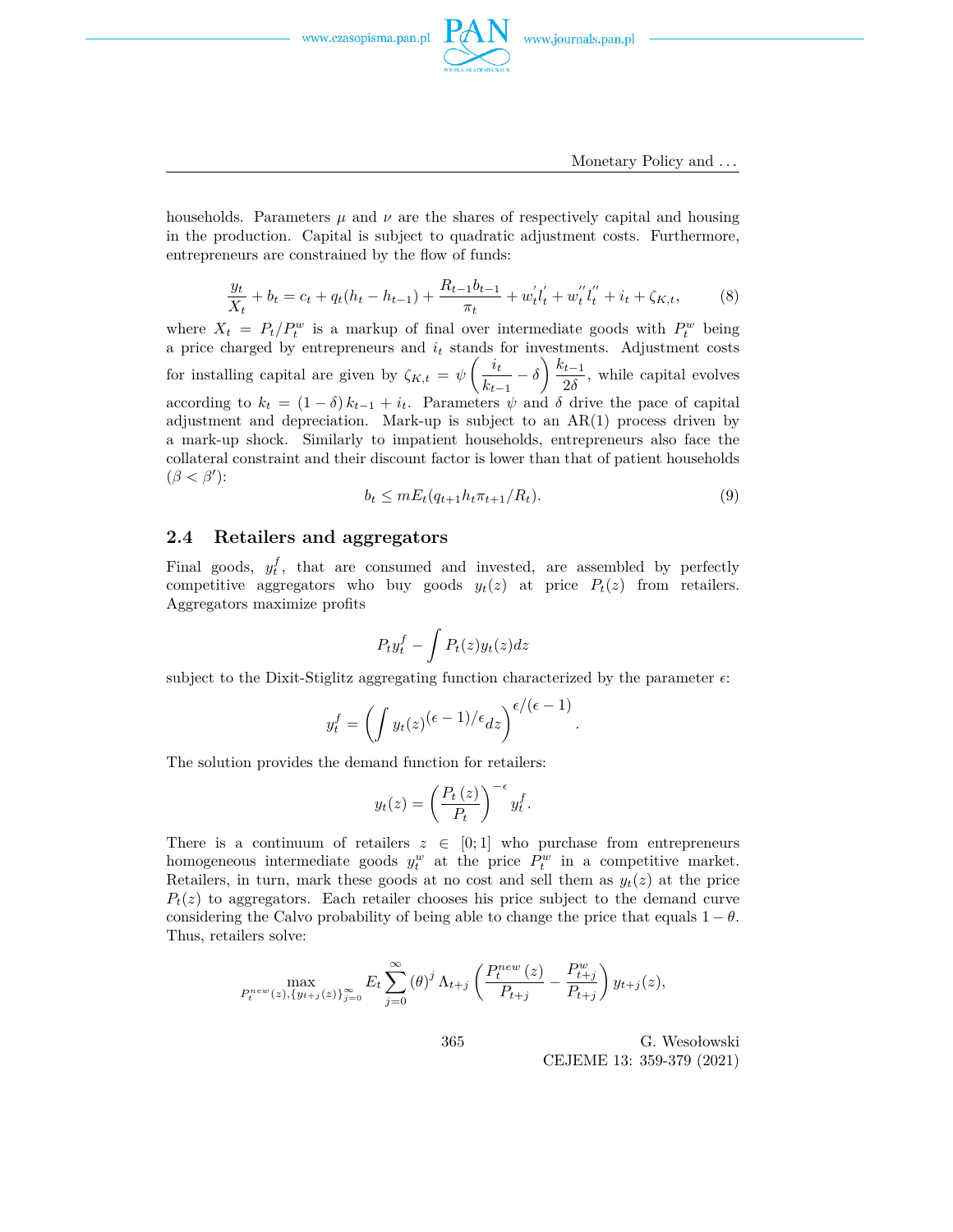

www.journals.pan.pl



where  $P_t^{new}(z)$  is the price set by the optimizing firm and  $\Lambda_{t+j} = \beta^j \frac{c'_t}{\beta^j}$  $c'_{t+j}$ is the patient household stochastic discount factor. Profits of retailers are given by  $\Pi'_{t} = (P_{t} - P_{t}^{w}) y_{t}^{f}$  and are rebated back to patient households. Given the way price stickiness is introduced, aggregated price index evolves according to:

$$
P_t = \left(\theta P_{t-1}^{1-\epsilon} + (1-\theta) (P_t^{new})^{1-\epsilon}\right)^{1/(1-\epsilon)}.
$$

### **2.5 The central bank**

The central bank is assumed to conduct monetary policy according to the standard backward-looking Taylor rule that includes also house prices.

$$
\frac{R_t}{R} = \left(\frac{R_{t-1}}{R}\right)^{\gamma_R} \left(\left(\frac{\pi_{t-1}}{\pi}\right)^{(1+\gamma_{\pi})} \left(\frac{y_{t-1}}{y}\right)^{\gamma_y}\right)^{(1-\gamma_R)} \left(\frac{q_{t-1}}{q}\right)^{\gamma_Q} e_{R,t},\tag{10}
$$

where  $e_{R,t}$  are i.i.d. normal innovations (interest rate shocks) and  $\gamma_R$ ,  $\gamma_\pi$ ,  $\gamma_y$  and  $\gamma_Q$ are parameters in Taylor rule that depict respectively its persistence and responses to inflation, output and house prices. The inclusion of additional potential response of monetary policy to house prices differentiates this paper from the Iacoviello (2005) baseline specification and is motivated by the special role of house prices in the economy and – particularly in the context of the research question – for the monetary policy. If the central bank cares about potential mistake it can make with respect to the assessment of house price gap volatility, it should also at least be able to react to these prices.

## <span id="page-7-0"></span>**3 Calibration and optimization**

The model described in the previous section is calibrated in two extreme versions that reflect uncertainty concerning the presence of the housing shock (Table [1\)](#page-8-0). The first is the model with the housing shock which is identical to the Iacoviello (2005) framework. It includes 4 types of exogenous disturbances: productivity, mark-up, housing and interest rate. As the variance decomposition (Table [2\)](#page-8-1) shows, the housing shock is to a large extent responsible for volatility in house prices. In the second model, the housing shock is switched off. Therefore, some parameters are recalibrated to obtain two comparable models as Subsection [3.1](#page-9-0) explains. Moreover, parameters in the policy rule in both variants are optimized to abstract from possible inadequate historical monetary policy from the model's perspective as Subsection [3.2](#page-11-0) describes. Since the calibration hinges on the seminal contribution by Iacoviello (2005), one can rightfully argue that it omits a large part of data available since the paper was published, in particular – it does not include the Global Financial Crisis period. In order to verify if and how longer time series would affect the model parametrization, I

G. Wesołowski CEJEME 13: 359-379 (2021)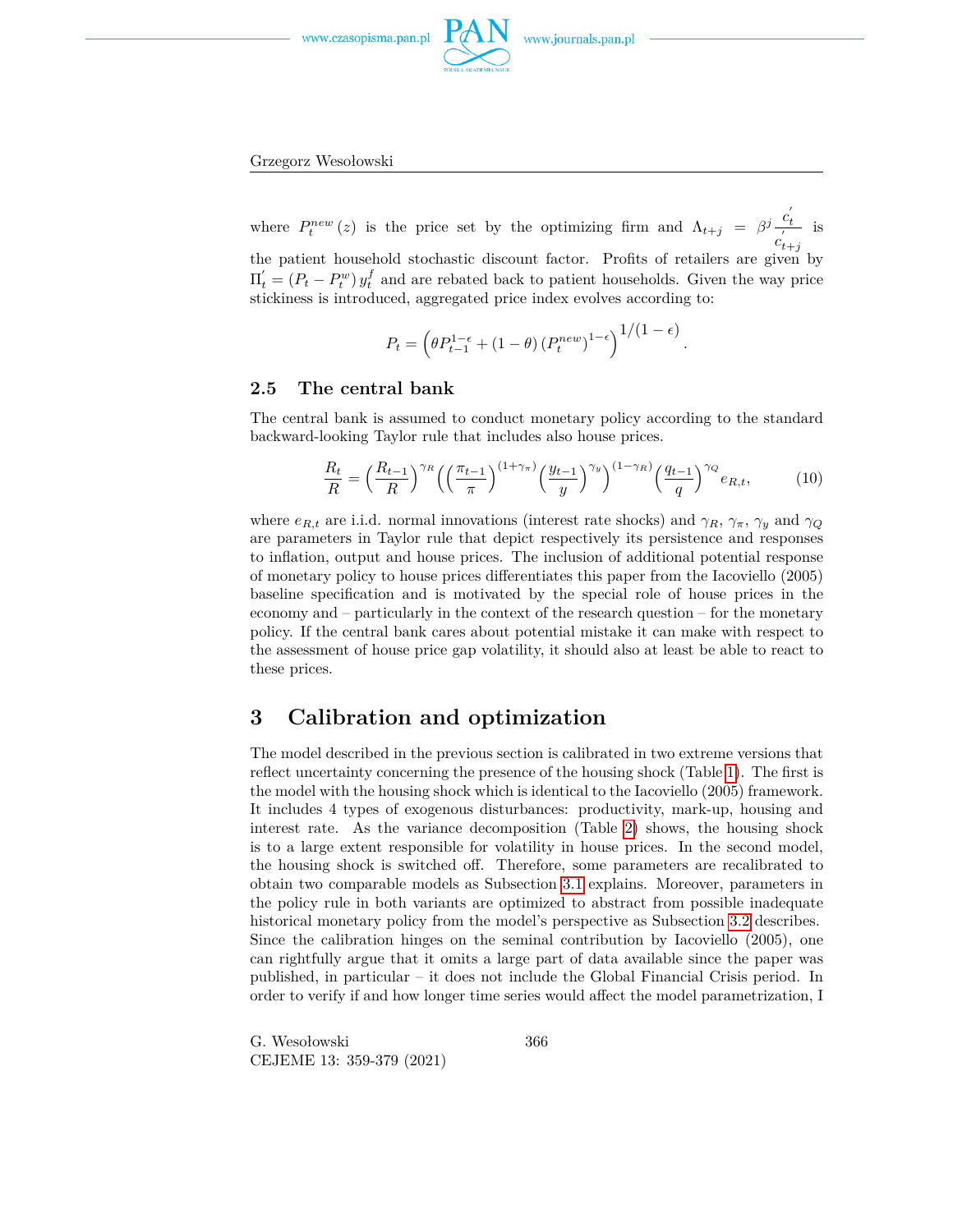<span id="page-8-0"></span>Table 1: Calibrated parameters (the same in the model with and without the housing shock)

| Description                        | Parameter             | Value          |
|------------------------------------|-----------------------|----------------|
| Discounting rates:                 |                       |                |
| Patient households                 | $\beta'$              | 0.99           |
| Impatient households               | $\beta''$             | 0.95           |
| Entrepreneurs                      | Β                     | 0.98           |
| Preferences:                       |                       |                |
| Weight on housing services         | j                     | 0.1            |
| Labor supply aversion              | $\eta$                | 1.01           |
| Factors of production:             |                       |                |
| Patient households wage share      | $\alpha$              | 0.64           |
| Variable capital share             | $\mu$                 | 0.3            |
| Housing share                      | $\nu$                 | 0.03           |
| Other production parameters:       |                       |                |
| Variable capital adjustment cost   | ψ                     | $\overline{2}$ |
| Capital depreciation rate          | δ                     | 0.03           |
| Sticky prices                      |                       |                |
| Steady-states gross markup         | $\boldsymbol{X}$      | 1.05           |
| Probability of not changing prices | $\theta$              | 0.75           |
| Loan-to-values                     |                       |                |
| Entrepreneur                       | m                     | 0.89           |
| Household                          | $^{\prime}$<br>$_{m}$ | 0.55           |
| Autocorrelation of shocks          |                       |                |
| Technology                         | $\rho_A$              | 0.03           |
| Mark-up                            | $\rho_u$              | 0.59           |
| Standard deviation of shocks       |                       |                |
| Technology                         | $\sigma_A$            | 2.24           |
| Mark-up                            | $\sigma_{u}$          | 0.17           |

Table 2: Variance decomposition of selected variables

<span id="page-8-1"></span>

| Model with the housing shock |            |                        | Model without the housing shock |       |             |            |                 |          |        |
|------------------------------|------------|------------------------|---------------------------------|-------|-------------|------------|-----------------|----------|--------|
|                              | technology | mark-up housing policy |                                 |       |             | technology | mark-up housing |          | policy |
| $\hat{y}$                    | 1.01       | 9.79                   | 26.28                           | 62.93 | $\hat{u}$   | 0.81       | 7.85            | $\theta$ | 91.34  |
| $\hat{\pi}$                  | 30.33      | 31.80                  | 20.86                           | 17.01 | $\hat{\pi}$ | 32.65      | 34.23           | 0        | 33.12  |
| â                            | 3.74       | 1.88                   | 89.54                           | 4.85  | â           | 26.00      | 13.05           | 0        | 60.95  |
| Ĥ.                           | 10.27      | 10.70                  | 6.94                            | 72.09 | Ŕ.          | 6.79       | 7.07            |          | 86.14  |

apply Bayesian methods to estimate the log-linearized approximation of both models: with and without the housing shock around the steady state. Including data on real GDP, nominal house prices (S&P/Case-Shiller 20-City Composite Home Price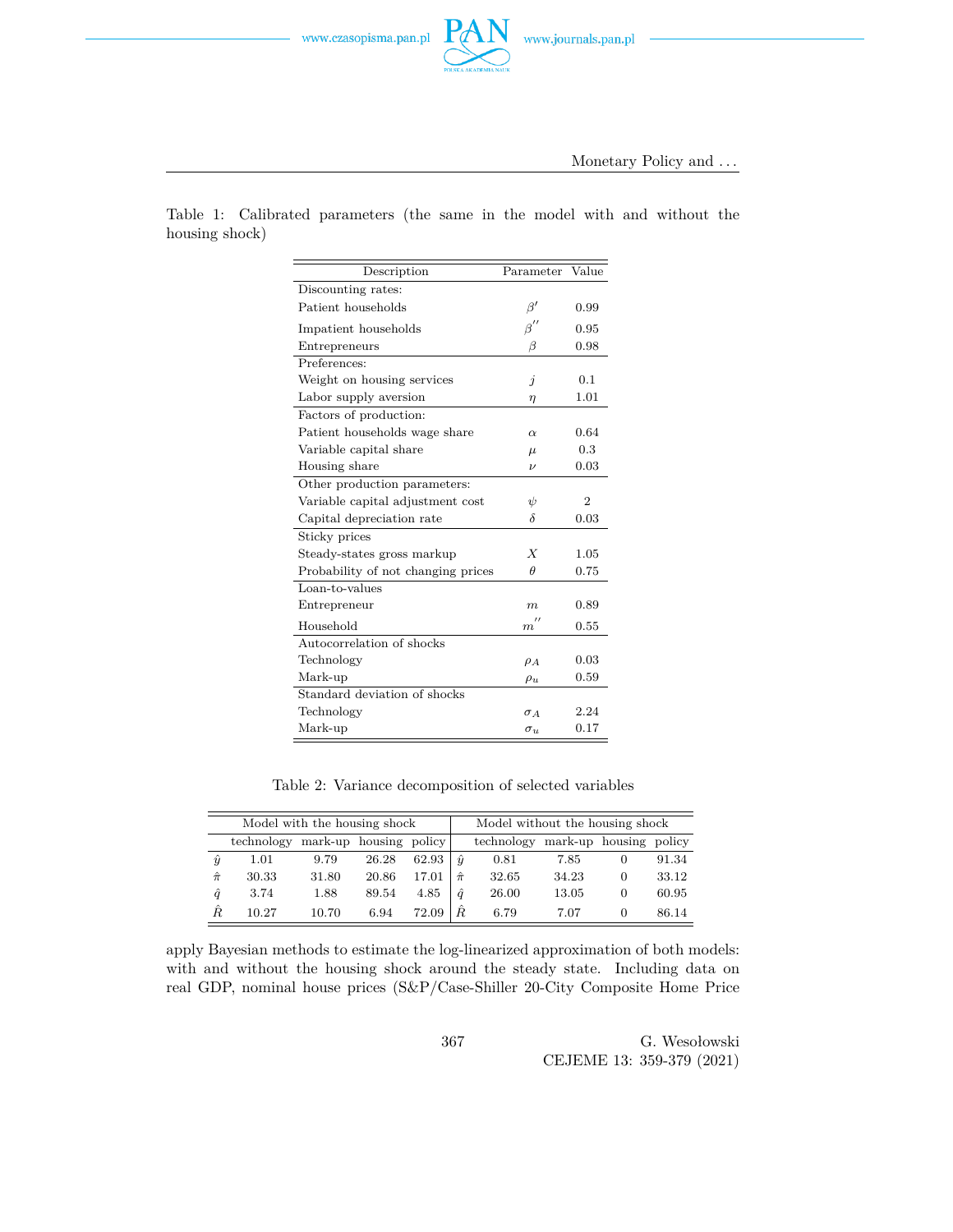

Grzegorz Wesołowski

Index), Fed fund rate and PCE inflation in the United States in 1987q2-2020q1 downloaded from Fred I run standard estimation procedure using the Metropolis-Hastings algorithm with 2 chains (each consisting of 200 000 draws) and burn the first half of each. Basing on Brooks and Gelman (1998) diagnostic tests I confirm the stability and convergence of the obtained parameters.

Prior assumptions that follow Iacoviello (2005) calibration together with posterior estimates are presented in Table [3.](#page-10-0) Three parameter values stand out. First, household loan-to-value ratio is higher in the estimated model than in the original paper which implies that the financial friction is stronger in the extended sample. This should not come as a surprise given that it covers the worst financial crisis in advanced economies since the Great Depression. Second and third, the wage share of patient households and productivity shock variance are significantly higher in the estimated model with the housing shock and lower in the estimated model without the housing shock as compared with its prior.

As a robustness I verify that using models with estimated parameters (instead of the calibration based on Iacoviello, 2005) does not change qualitatively the paper conclusions. This notwithstanding, in what follows I keep the parameter values from the seminal paper. First, it is a better-grounded calibration in literature and does not require choosing the model estimation (with/without the housing shock) to set the value of some parameters that should be robust to policy changes (such as wage share of households). Second, the proper estimation with Bayesian methods based on the current state-of-the-art techniques would require utilizing much larger model or applying occasionally constraint assumption which are beyond the scope of this paper (see e.g. Guerrieri and Iacoviello, 2017; Iacoviello and Neri, 2010).

#### <span id="page-9-0"></span>**3.1 Calibration**

Both models – with and without housing shock – share the vast majority of parameter values (Table [4\)](#page-11-1), with the exception of shock variances and autoregressive parameters that are recalibrated in the model without the housing shock so that it can be meaningfully compared with the model with the housing shock. Since in the model without the housing shock it is effectively assumed that the housing shock variance equals zero, main macroeconomic variables are less volatile than in the model with the housing shock ceteris paribus. This feature would be undesirable as one could expect models to be observationally equivalent in the same way as both model variants were estimated on the same set of variables as explained in the previous section. To address this issue I adjust the interest rate shock variance in the model without the housing shock to obtain output and inflation volatilities as close to their counterparts from the model with the housing shock as possible (see Table [5\)](#page-11-2).

G. Wesołowski CEJEME 13: 359-379 (2021)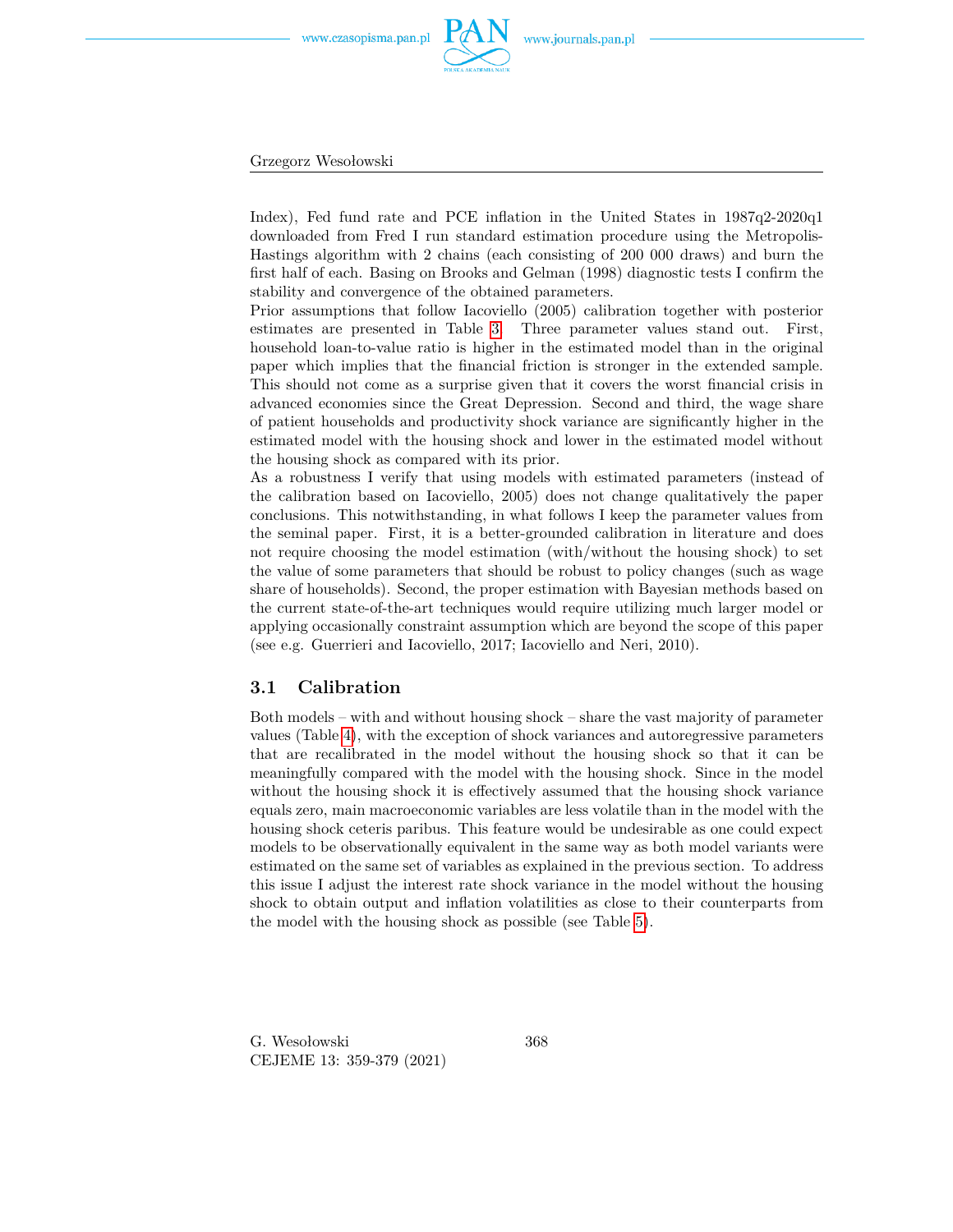<span id="page-10-0"></span>

Table 3: Estimated parameters Table 3: Estimated parameters

> 369 G. Wesołowski CEJEME 13: 359-379 (2021)

www.czasopisma.pan.pl

www.journals.pan.pl

Monetary Policy and *. . .*

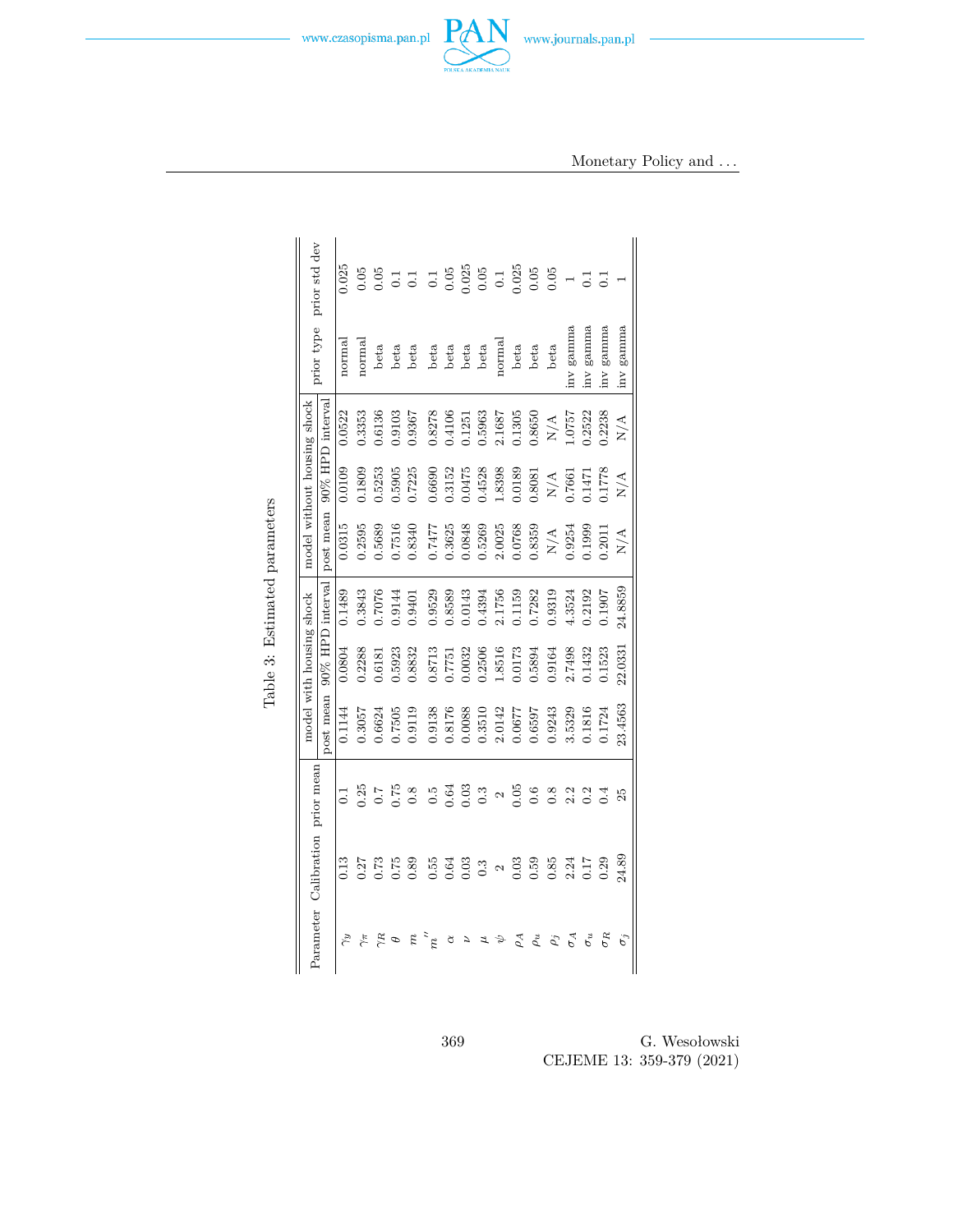

#### Grzegorz Wesołowski

<span id="page-11-1"></span>Table 4: Calibrated parameters (different values in the model with and without housing shock)

| Description                  |            | Model with the<br>housing shock | Model without the<br>housing shock |
|------------------------------|------------|---------------------------------|------------------------------------|
| Autocorrelation of shocks    |            |                                 |                                    |
| Housing                      | $\rho_j$   | 0.85                            | $\theta$                           |
| Standard deviation of shocks |            |                                 |                                    |
| Monetary policy              | $\sigma_R$ | 0.29                            | 0.39                               |
| Housing                      | $\sigma_i$ | 24.89                           | $\theta$                           |

Table 5: Volatility of selected variables over business cycle

<span id="page-11-2"></span>

| Description            | Variable    | Model with the<br>housing shock | Model without the<br>housing shock |
|------------------------|-------------|---------------------------------|------------------------------------|
| Output                 | $\hat{y}$   | 1.8565                          | 2.0723                             |
| Inflation              | $\hat{\pi}$ | 0.4822                          | 0.4647                             |
| Housing prices         | ĝ           | 2.6030                          | 0.9870                             |
| Nominal interest rates | Â           | 0.3987                          | 0.4813                             |

I do not change other parameters as they are supposed to be robust to a policy change (Table [1\)](#page-8-0). I choose to manipulate the volatility of interest rate assuming that the central bank beliefs about the housing shock should not affect the assessment of volatility of the productivity or mark-up shocks. It would rather influence the perception of the central bank's own deviations from policy rule. Furthermore, as it turns out in robustness check, this assumption does not affect the main result which holds without recalibration of the model without the housing shock.

### <span id="page-11-0"></span>**3.2 Monetary policy optimization**

The parameters in monetary policy rules in both models are optimized using numerical algorithm. I repetitively run Optimal Simple Rule (OSR) in Dynare taking the optimized parameters from the previous step as the initial values for next optimization step. This procedure is repeated unless a decrease in loss function between steps is less than 0.0001 which corresponds to drop of 0.01 percentage point of inflation gap and  $0.01/\lambda$  percentage points of output gap. This approach allows to avoid reaching local maxima or unstable policy rule parametrization, i.e. policy from the next step is associated with lower value of loss function as compared with the previous step (which was not always the case for using only one iteration) and Blanchard-Kahn conditions are usually satisfied. This procedure also gives superior results to the grid search.

G. Wesołowski CEJEME 13: 359-379 (2021)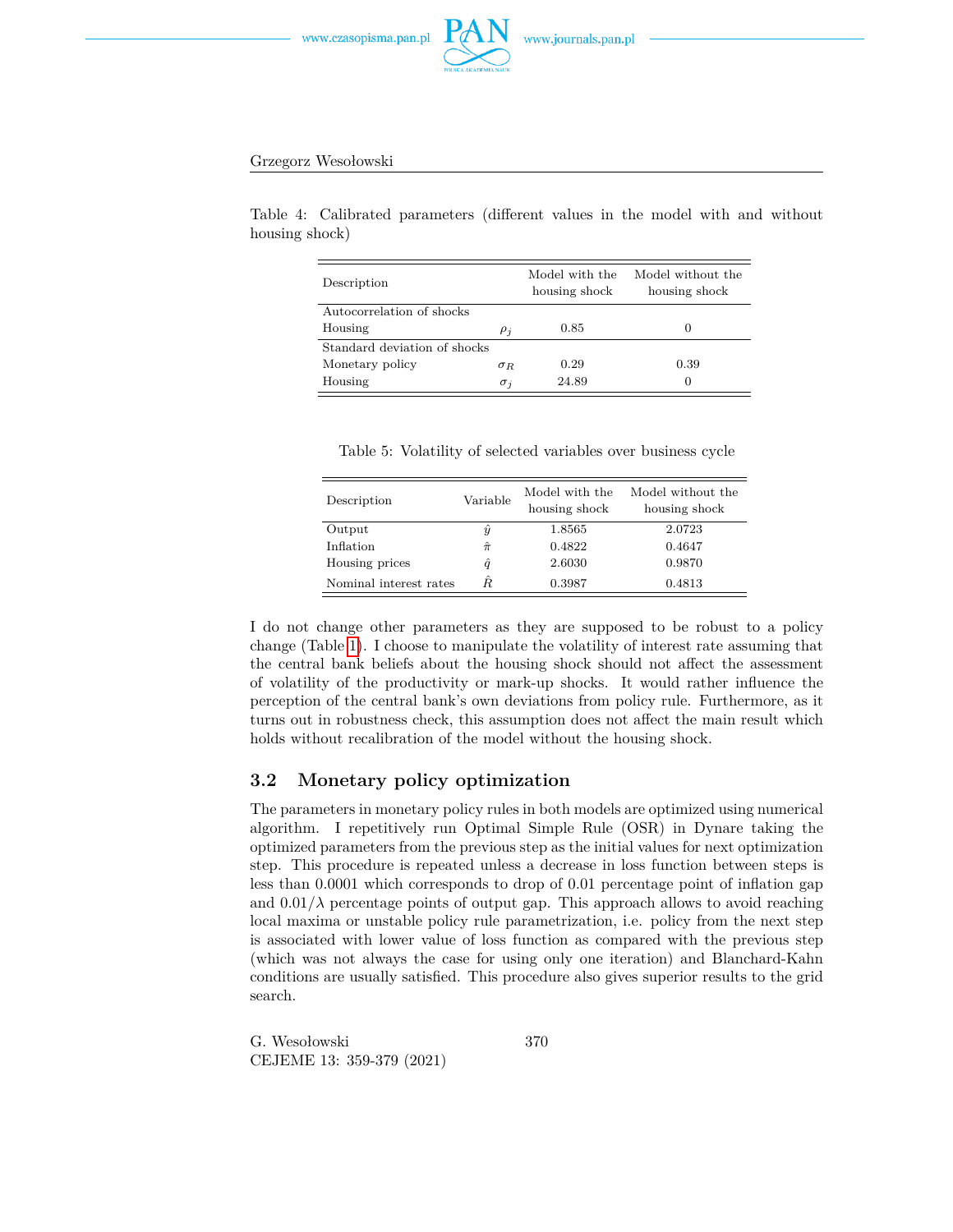

Monetary Policy and *. . .*

As the starting point for the parameter optimization in the Taylor rule I take their values from Iacoviello (2005). To check the robustness of results I also performed several exercises such as optimization with different initial values of parameters in the Taylor rule or simulations for different steps between *λ*. None of these tests did change the main result of the paper. The performance of a policy rule is assessed with a standard loss function in which the central bank minimizes the variance of inflation and output gap with weights of, respectively, 1 and  $\lambda$ :

$$
L = \sigma_{\hat{\pi}}^2 + \lambda \sigma_{\hat{y}}^2 \tag{11}
$$

Note that potentially, one may consider using other forms of policy optimality e.g. Ramsey optimal policy approach. However, they rely on the welfare measure which is model-dependent. As pointed by Levin et al. (2006) simple policy rules usually provide more robust results with respect to model or parameter uncertainty. Therefore, in order to make central bank target and instrument parsimonious I prefer to consider loss function and Taylor rule.

The optimization and model simulations with suboptimal policy rules are conducted for  $\lambda \in [0; 1]$  as I look for a policy that will be robust to different  $\lambda$ . In the literature it is frequently assumed that  $\lambda = 0.5$  (see e.g. Smets, 2002), thus for illustrative purposes impulse response functions and some results of optimization are reported for this value. However, it has to be stressed that the main result is presented as a frontier and therefore does not depend on *λ*.

In the paper all agents share the assumption about the presence of the housing shock in the model (or lack of it). The central bank applies the optimal policy in this environment and does not consider changing it. Alternatively, one could consider learning mechanisms of the agents about housing shock or regime switching between two models, as both approaches would make the model more realistic. In this paper I prefer to use two extreme assumptions about the housing shock to consider optimal policies in both models and highlight the mechanism driving the costs of making incorrect assumptions. Nevertheless, I believe alternative modeling approaches would rather attenuate the costs of misperception than change the results. Regime switching, by attaching some positive probability to moving from the model with the housing shock to the model without it (and vice versa), would result in the optimal policy being in between the optimal policies in the extreme cases. Learning would allow for correcting the incorrect policy with the incoming data but would not change the mechanism.

## <span id="page-12-0"></span>**4 Results**

This section documents results of monetary policy rule optimization in two models considered in this paper, as well as implications of the central bank incorrect assumption on the presence of the housing shock.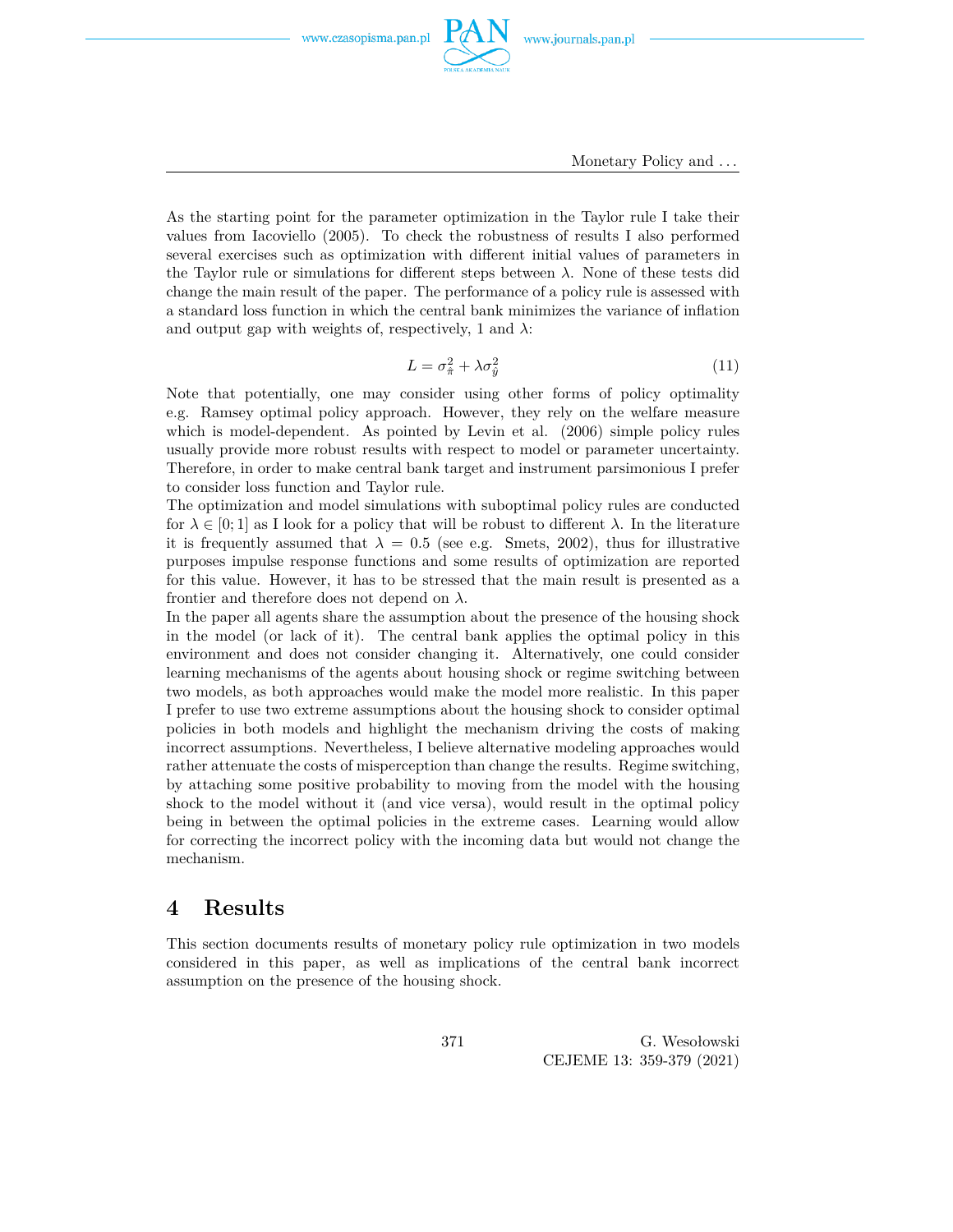



Grzegorz Wesołowski

### **4.1 Optimization results**

Optimization significantly improves the performance of monetary policy in the model as compared with the historical rule. As shown in Table [6,](#page-13-0) relatively stronger improvement occurred in the model without the housing shock. This results from the smaller number of shocks and consequently trade offs that monetary policy has to face in this variant.

<span id="page-13-0"></span>Table 6: Central bank loss function in two variants of optimized model

|                     | Model with the<br>housing shock | Model without the<br>housing shock |
|---------------------|---------------------------------|------------------------------------|
| before optimization | 1.96                            | 2.36                               |
| after optimization  | 0.62                            | 0.27                               |

Table [7](#page-13-1) presents the optimized parameters in Taylor rules in two models. In both cases, responses to output gap and inflation, i.e. parameters  $\gamma_y$  and  $\gamma_\pi$ , are higher in the optimized rule than in the historical one. This finding is in line with the literature which points that central banks are cautious in reacting to output gap that is estimated with a substantial level of uncertainty, see e.g. Smets (2002). If the central bank knew the structure of the economy and parameters it would be much more decisive in its actions. At the same time,  $\gamma_R$ , i.e. interest rule persistence, is smaller. It means that the optimal monetary policy puts less weight on interest rate smoothing than it was the case historically.

<span id="page-13-1"></span>Table 7: Taylor rule parameters in three variants of the model (historical one and two optimized)

|              | Historical  | Optimized Taylor rules          |                                    |  |  |
|--------------|-------------|---------------------------------|------------------------------------|--|--|
|              | Taylor rule | Model with the<br>housing shock | Model without the<br>housing shock |  |  |
| $\gamma_y$   | 0.13        | 1.28                            | 2.50                               |  |  |
| $\gamma_\pi$ | 0.27        | 0.73                            | 0.58                               |  |  |
| $\gamma_R$   | 0.73        | 0.33                            | 0.37                               |  |  |
| $\gamma_q$   | $0.01*$     | 0.06                            | $-0.30$                            |  |  |

\* In the original calibration the value of *γ<sup>q</sup>* was 0, however, I found through trial and error that a small positive value as a starting point for the optimization procedure allows to obtain more stable numerical results for the optimized parameters (i.e. they more rarely lead to violation of Blanchard-Kahn conditions).

The important result of the optimization in each model is the value of the parameter *γ<sup>Q</sup>* that describes the direct interest rate reaction to past house prices. Basing on the literature on the optimal monetary policy with respect to asset prices (see references in the introduction) one might expect it to be non-negative. Indeed, this is the case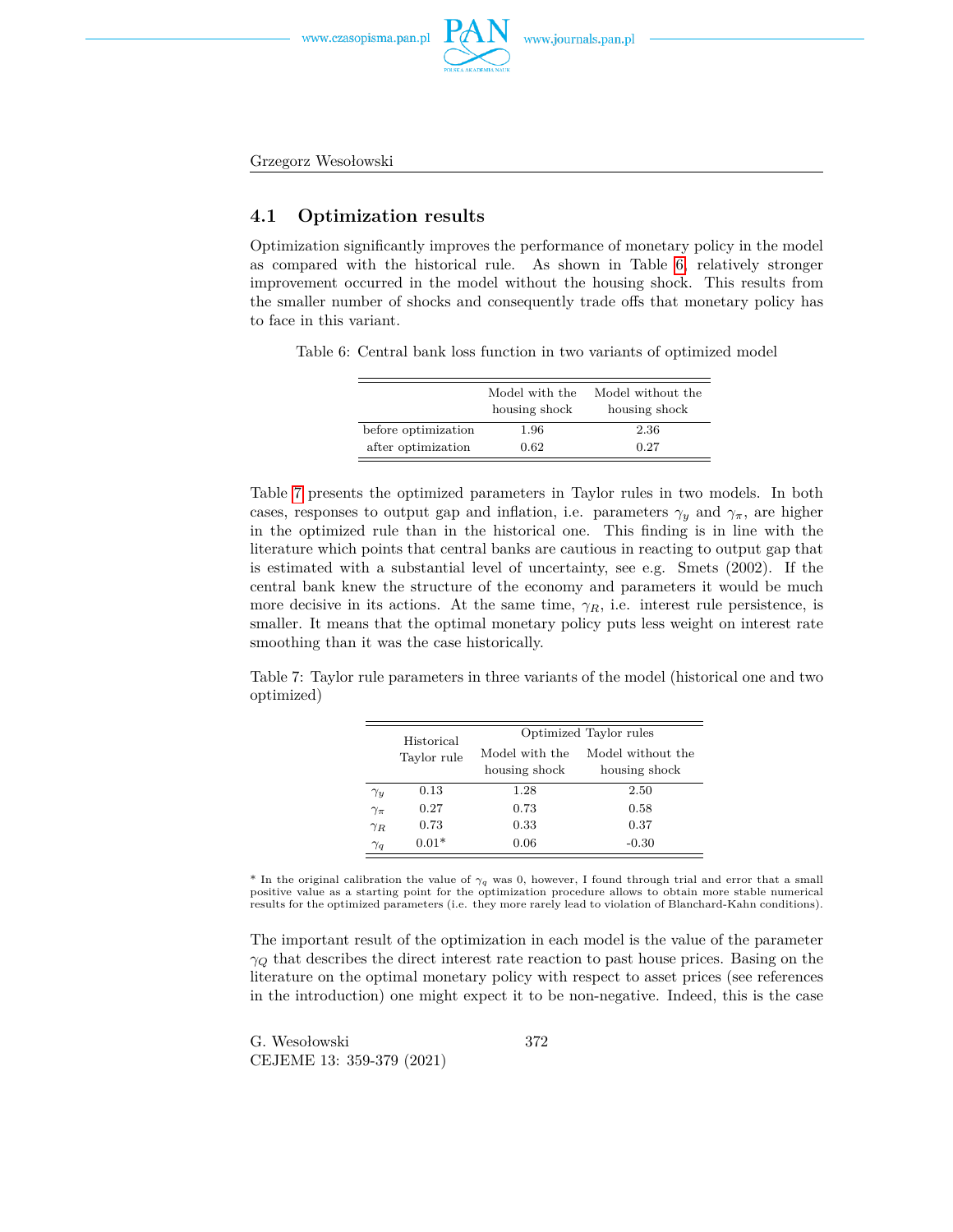

Monetary Policy and *. . .*

in the model with the housing shock (Table [7\)](#page-13-1). Surprisingly, however, in the model without the shock, the optimal direct response of interest rates to house prices is negative.

This result can be explained by comparing sources of increases in house prices in both variants. In the model with the housing shock a rise in house prices usually results from the positive housing shock. Increasing marginal utility from housing makes impatient agents buy housing and borrow more (see Figure [2\)](#page-14-0). The selling side, i.e. patient households receive additional income that finances their increasing consumption. At the same time, entrepreneurs gradually sell housing substituting it with capital (i.e. with relatively cheap factor of production) which is reflected in growing investments. Therefore, in the case of the model with the housing shock under the historical policy rule, a growth in house prices would usually lead to booming consumption and investments. Once monetary policy is optimized, central bank is more decisive in answering to house price boom both due to its stronger responsiveness to output gap and house prices. It turns out that by rising nominal interest rates it is able to stabilize GDP by causing a fall in consumption (through the patient household intertemporal choice) amidst still robust growth in investments.

<span id="page-14-0"></span>Figure 2: Housing shock: historical and optimal calibration of the policy rule



In turn, in the model without the housing shock, an increase in house prices makes housing less desired for impatient households as it becomes relatively more expensive source of utility (as compared with consumption). As impatient households sell off housing, their patient colleagues consume less to absorb house purchases. Therefore, the central bank relaxes collateral constraints of impatient households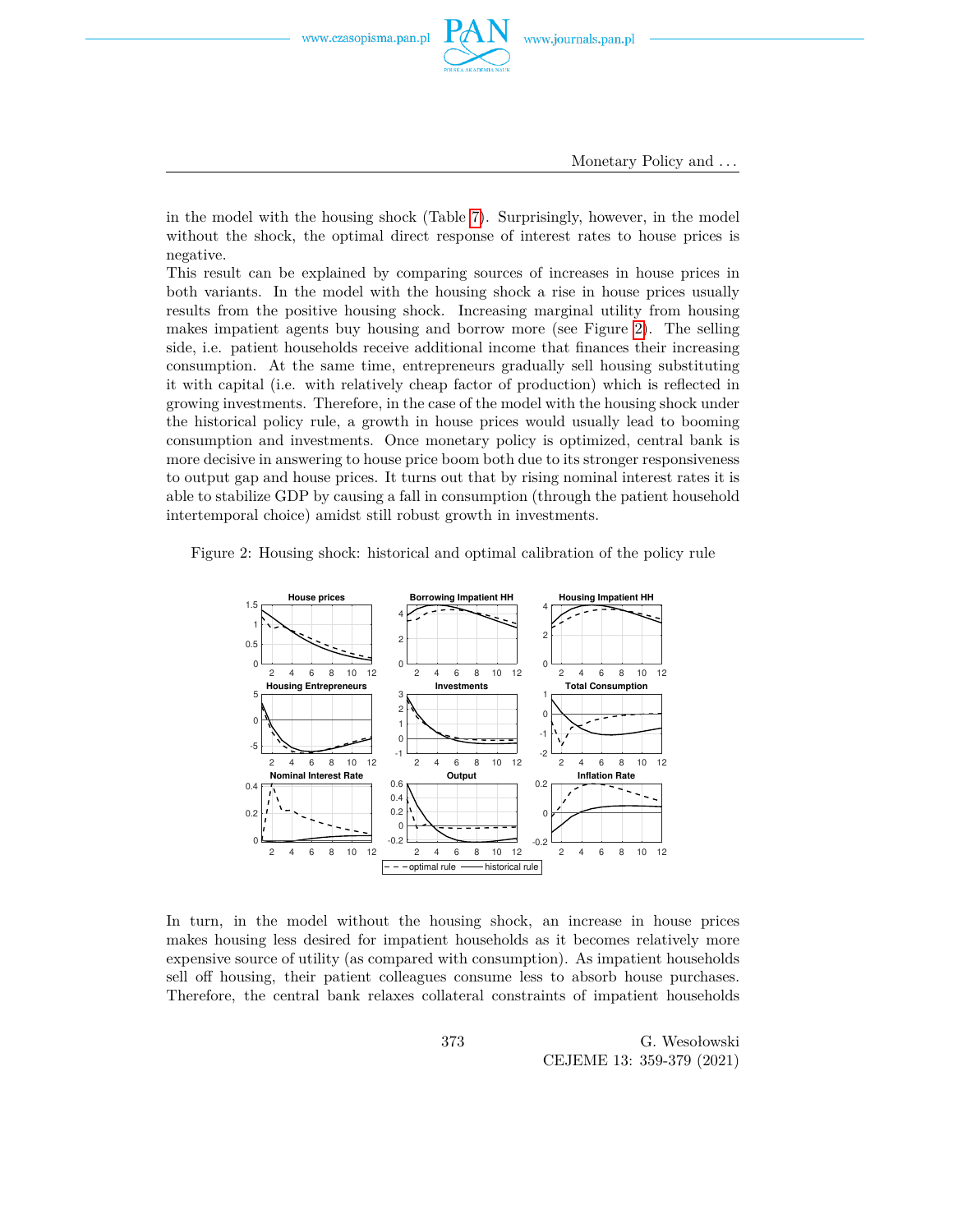www.journals.pan.pl

Grzegorz Wesołowski

and entrepreneurs by lowering interest rate path to stabilize output by increasing consumption and investments. In a sense, thanks to the negative  $\gamma_Q$  central bank fixes the inefficiency caused by collateral constraint mechanism and smooths out output gap and inflation over time.

### **4.2 Comparison of policy rules performance**

As the final step I apply both optimal Taylor rules to both models and compare their performance with each other. This allows to check how much the loss function deteriorates (increases) when the monetary authority follows the incorrect policy. The main result of the paper is summarized in Figure [3.](#page-15-0) It shows that the central bank applying policy rule that incorrectly assumes no housing shock in the economy makes more costly mistake as measured by the per cent deterioration of the loss function under all  $\lambda$ 's considered in comparison with the central bank that incorrectly assumes the presence of this shock. To check robustness of the results I also performed several exercises such as optimization with different initial values of parameters in the Taylor rule or simulations for different steps between  $\lambda$ . None of these tests did change the main result of the paper. In the following subsection I focus on the performance of the optimal policy rule from the model without the housing shock in the model with the housing shock and compare it to the optimal rule in this model. Then I present the opposite analysis.

<span id="page-15-0"></span>Figure 3: Difference in loss function values of the suboptimal and the optimal Taylor rules in two versions of the model



G. Wesołowski CEJEME 13: 359-379 (2021)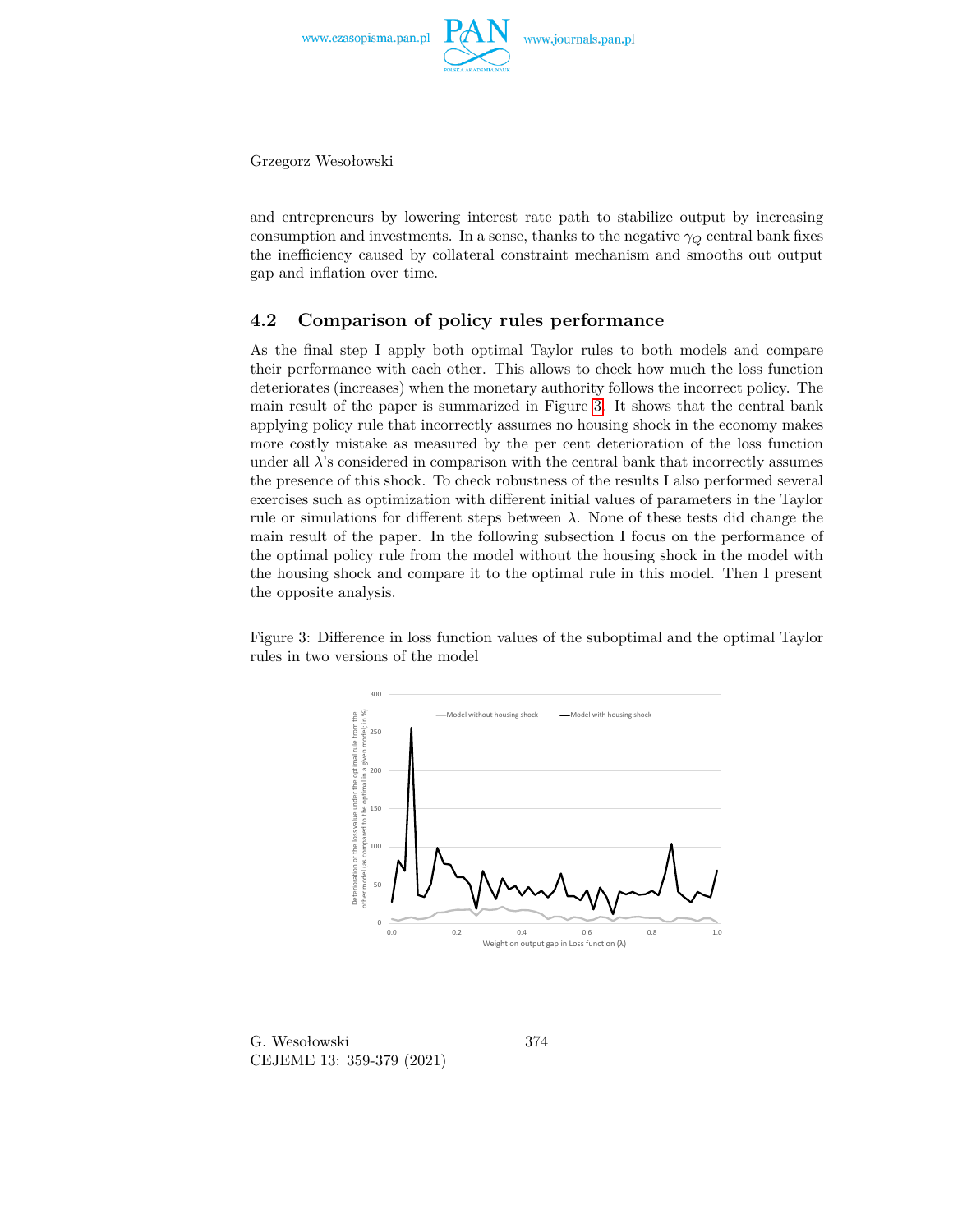#### **Model with the housing shock**

Figure [4](#page-16-0) (left panel) presents standard deviations of inflation and output gap for two Taylor rules applied in the model with the housing shock: the optimal rule in this model and the optimal rule from the model without the housing shock. It turns out that a distance between their outcomes is large. In extreme cases, the application of the latter rule may lead to an increase in standard deviation of quarterly inflation rate by 0.4 pp. and by 1 pp. in case of output gap.

Figure 4: Volatility of inflation and output gap

<span id="page-16-0"></span>

(a) Model with the housing shock

(b) Model without the housing shock

This result is associated with additional reaction to house prices in both rules, i.e. with the parameter  $\gamma_Q$ . As it was discussed, it is negative in the optimal rule in the model without the housing shock. Applying such policy in the model with the housing shock leads to a strong increase in the output gap volatility when the housing shock hits the economy (Figure [5\)](#page-17-1). This result is intuitive  $-$  the most harmful is the shock that monetary policy was not prepared for. Expectations of less restrictive policy after an increase in house prices lead to stronger growth of output gap and inflation rate. For other shocks differences in policy performance are very small.

**Model without the housing shock** While comparing policy rules in the model without this shock, it is noteworthy that their performance is not so much different as in the previous case (Figure [4,](#page-16-0) right panel). Following the incorrect rule central bank would increase inflation and output volatility to a very limited extent as compared to the optimal policy. It means that the optimal rule in the model with the housing shock is more robust than the optimal rule in the model without the shock.

**Alternative Taylor rule specifications** In order to check whether the outcome depends on calibration method or the comparison of models with different number of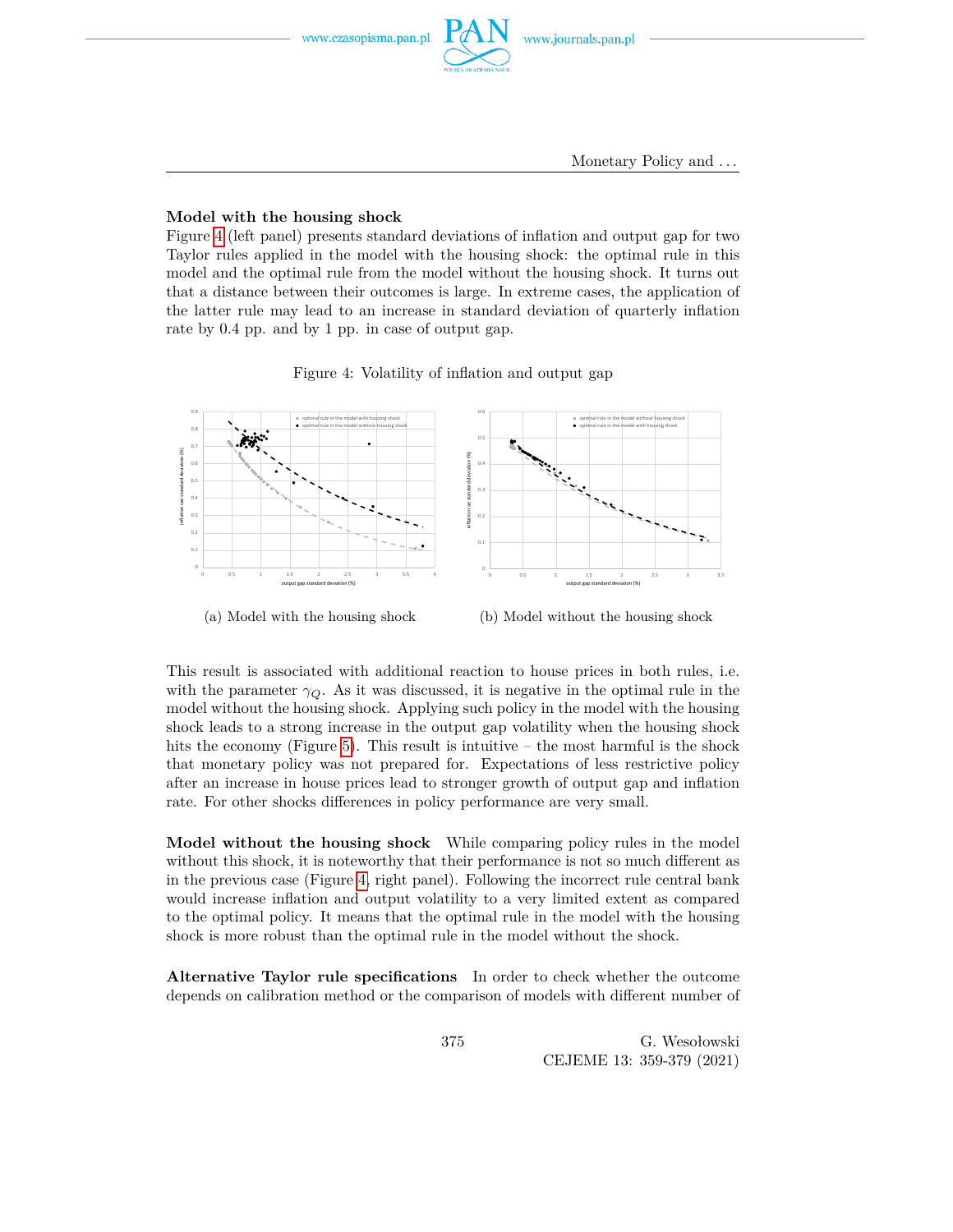

<span id="page-17-1"></span>Grzegorz Wesołowski



Figure 5: Housing shock: optimal and suboptimal policy rules

shocks, I performed the same analysis as described above assuming that the Taylor rule does not include additional reaction to house prices (i.e.  $\gamma_Q = 0$ ). It turns out that if the central bank is not allowed to additionally respond to house prices, its wrong assumptions about the housing shock will have little effect in terms of the loss function decrease. Therefore, the main result of the simulation stems from the additional reaction to house prices in the Taylor rule.

# <span id="page-17-0"></span>**5 Conclusions**

Despite several spectacular episodes of booms and busts, each time house prices exhibit long-lasting growth trend with little volatility around it, it is argued that this pattern is a "new normal". This paper shows that a central bank following this view would conduct too loose monetary policy significantly increasing output gap and inflation fluctuations as compared to a policy that assumes high volatility of house prices.

To obtain these results I use a medium-scale DSGE model with a financial accelerator mechanism based on a collateral constraint. Model is calibrated in two versions that reflect the uncertainty concerning the presence of the housing shock. First, the model with the housing shock includes four types of shocks: productivity, mark-up, housing and interest rate. In this model the housing shock is to a large extent responsible for volatility in house prices. In the second framework, the housing shock is switched off. Parameters in the policy rule are optimized in both models to abstract from possible inadequate historical monetary policy from the model's perspective. Optimization

G. Wesołowski CEJEME 13: 359-379 (2021)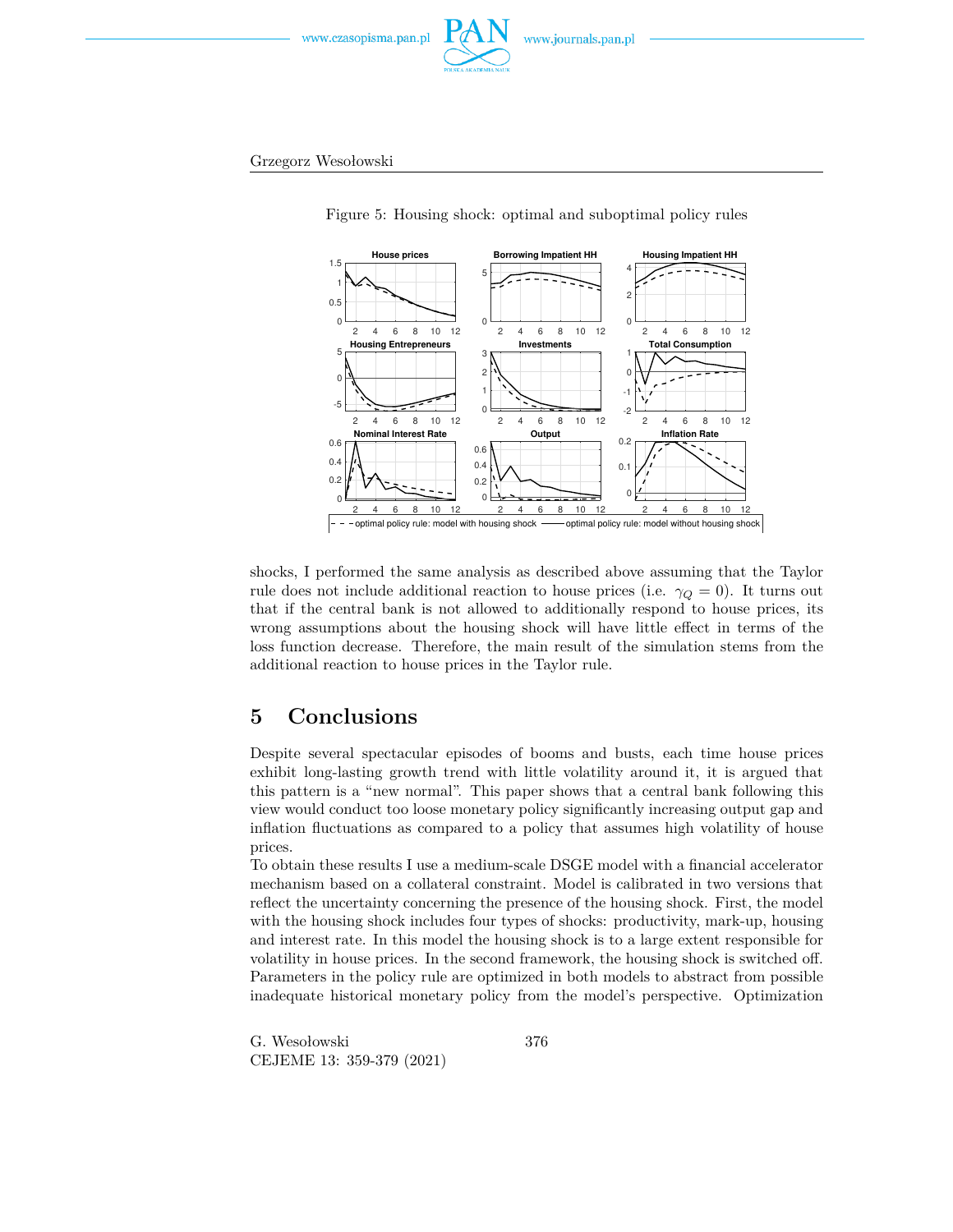Monetary Policy and *. . .*

significantly improves performance of monetary policy in the model as compared with the historical rule.

Having optimized policy parameters, I compare the performance of the optimal rules in both models utilizing a standard loss function. This allows to check how much the loss function increases when the monetary authority follows the policy that would be correct under the opposite assumption about the housing shock. Simulations of two policy rules in the model with and without the shock reveal that the central bank applying policy rule that incorrectly assumes no housing shock makes more costly mistake as measured by the loss function in comparison with the central bank that incorrectly assumes the presence of this shock. In order to explain this result I analyze the performance of policies after the housing shock. It turns out that the optimal rule from the model without the housing shock is too accomodative in the model with the shock leading to higher output gap and inflation fluctuations. It means that the central bank should not act as if house price volatility is low by historical standards.

# **Acknowledments**

The views expressed herein are those of the author and not necessarily those of Narodowy Bank Polski. A previous version of the paper was circulated under the title "To believe or not to believe: monetary policy and trends in house prices." The author would like to thank editor J. Growiec and two anonymous referees for helpful suggestions to an earlier draft of the paper. This paper benefited also from the seminar at Narodowy Bank Polski, Spring Meeting of Young Economists 2015 and Young Economist Seminar at 20th Dubrovnik Economic Conference. The author would like to thank J. Aizenman, M. Brzoza-Brzezina, M. Kolasa, K. Makarski, E.G. Mendoza, and J. Niedźwiedzińska for their helpful comments on an earlier draft of the paper. All errors remain my own.

## **References**

- [1] Bernanke B. S., Gertler M., (2001), Should central banks respond to movements in asset prices?, *American Economic Review* 91(2), 253–257.
- [2] Billi R. M., (2020), Output Gaps and Robust Monetary Policy Rules, *International Journal of Central Banking* 16(2), 125–152.
- [3] Borio C., Lowe P., (2002), Asset prices, financial and monetary stability: exploring the nexus, BIS Working Papers, Bank for International Settlements.
- [4] Brooks S., Gelman A., (1998), Some issues in monitoring convergence of iterative simulations, [in:] Proceedings of the Section on Statistical Computing' American Statistical Association.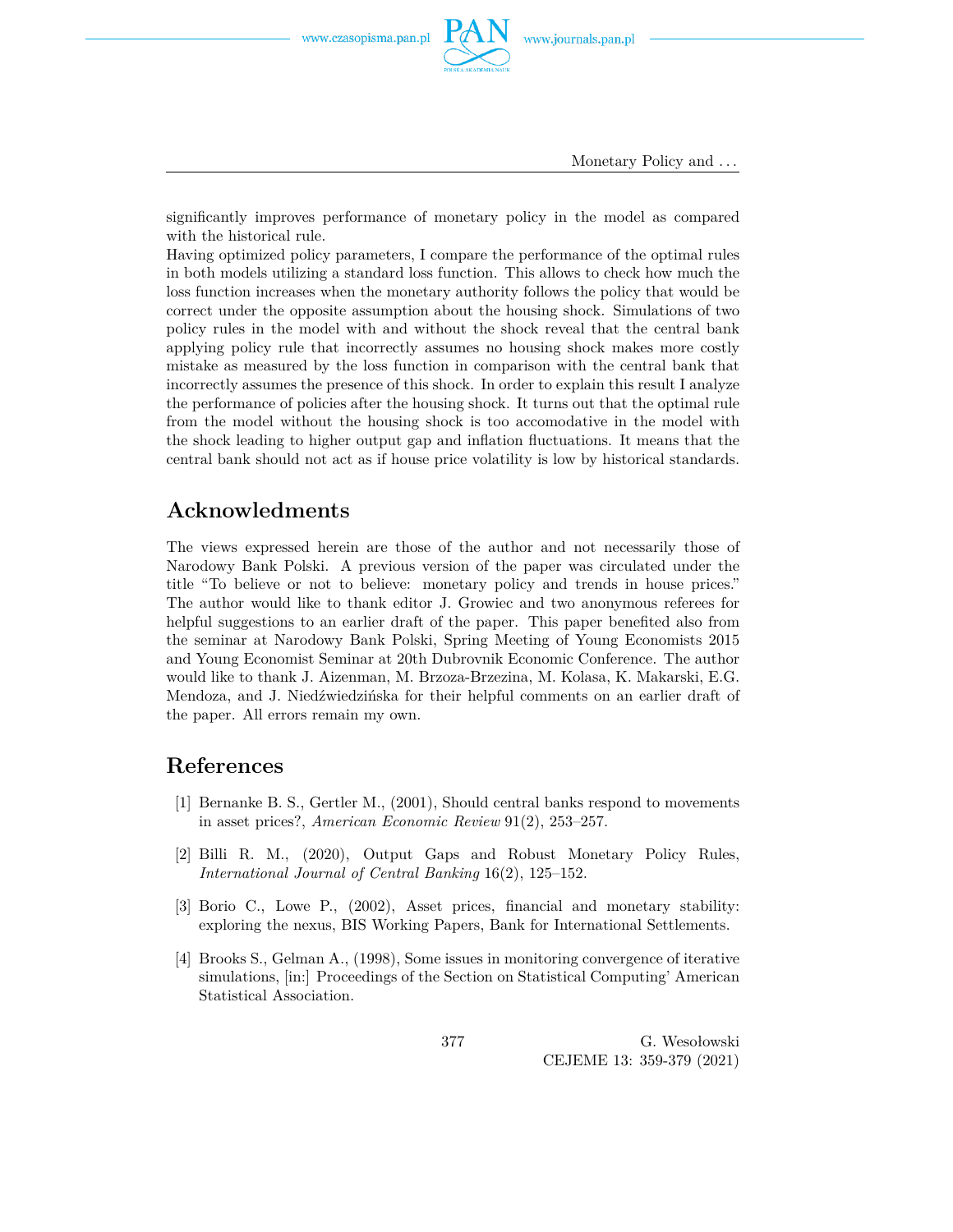



Grzegorz Wesołowski

- [5] Cecchetti S. G., (2008), Measuring the macroeconomic risks posed by asset price booms, [in:] Asset Prices and Monetary Policy' NBER Chapters, National Bureau of Economic Research.
- [6] Dieppe A., Legrand R., van Roye B., (2016), The BEAR toolbox, Working Paper Series 1934, European Central Bank.
- [7] Edge R. M., Laubach T., Williams J. C., (2010) , Welfare-maximizing monetary policy under parameter uncertainty, *Journal of Applied Econometrics* 25(1), 129– 143.
- [8] Gilchrist S., Leahy J. V., (2002), Monetary policy and asset prices, *Journal of Monetary Economics* 49(1), 75–97.
- [9] Guerrieri L., Iacoviello M., (2017), Collateral constraints and macroeconomic asymmetries, *Journal of Monetary Economics* 90(C), 28–49.
- [10] Iacoviello M., (2005), House prices, borrowing constraints, and monetary policy in the business cycle, *American Economic Review* 95(3), 739–764.
- [11] Iacoviello M., Neri S., (2010), Housing Market Spillovers: Evidence from an Estimated DSGE Model, *American Economic Journal: Macroeconomics* 2(2), 125–164.
- [12] Leitemo K., Soderstrom U., (2005), Simple monetary policy rules and exchange rate uncertainty, *Journal of International Money and Finance* 24(3), 481–507.
- [13] Levin A. T., Onatski A., Williams J., Williams N. M., (2006), Monetary policy under uncertainty in micro-founded macroeconometric models, [in:] NBER Macroeconomics Annual 2005, Volume 20' NBER Chapters, National Bureau of Economic Research.
- [14] McCallum B. T., (2001), Should Monetary Policy Respond Strongly to Output Gaps?, *American Economic Review* 91(2), 258–262.
- [15] Orphanides A., Porter R. D., Reifschneider D., Tetlow R., Finan F., (2000), Errors in the measurement of the output gap and the design of monetary policy, *Journal of Economics and Business* 52(1-2), 117–141.
- [16] Piazzesi M., Schneider M., (2016), Housing and Macroeconomics, [in:] *Handbook of Macroeconomics*, vol. 2, chapter 19, [eds.:] J. B. Taylor, H. Uhlig, Elsevier, 1547–1640.
- [17] Rudebusch G. D., (2001), Is the Fed too timid? Monetary policy in an uncertain world, *The Review of Economics and Statistics* 83(2), 203–217.
- [18] Rudebusch G. D., (2002), Assessing Nominal Income Rules for Monetary Policy with Model and Data Uncertainty, *Economic Journal* 112(479), 402–432.

G. Wesołowski CEJEME 13: 359-379 (2021)